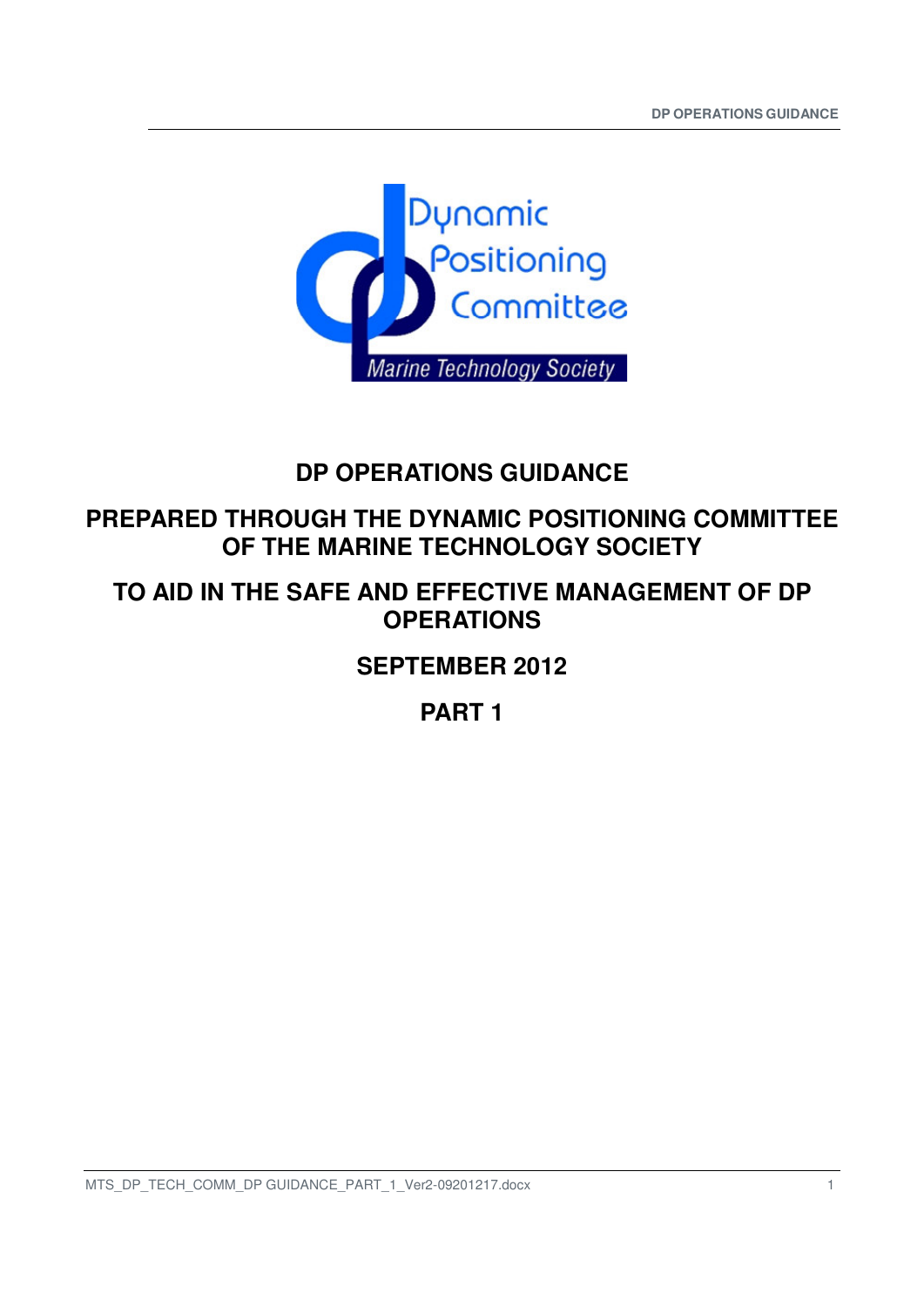| <b>Section</b> | Page<br>No. | Original<br><b>Text</b> | <b>Changed Text</b>                                             | <b>Remarks</b>                                    |
|----------------|-------------|-------------------------|-----------------------------------------------------------------|---------------------------------------------------|
| Title<br>page  |             |                         | Added MTS DP Committee Logo and<br>footer with revision details |                                                   |
| 1.2.6          | 6           | Safest Mode             | Changed to Critical activity mode                               | To align with latest revision of<br>all documents |
| 1.2.7          |             | <b>SMO</b>              | CAMO.                                                           | To align with latest revision of<br>all documents |
| 1.2.9          |             | Safest Mode             | Critical activity mode                                          | To align with latest revision of<br>all documents |
| 3.1            |             | Safest Mode             | Critical activity mode                                          | To align with latest revision of<br>all documents |
| 4.6            |             | Safest Mode             | Critical activity mode                                          | To align with latest revision of<br>all documents |
| 4.8            |             | Safest Mode             | Critical activity mode                                          | To align with latest revision of<br>all documents |
| 4.11           | 10          | <b>SMO</b>              | CAMO                                                            | To align with latest revision of<br>all documents |
| 5.1            | 12          | <b>SMO</b>              | Deleted                                                         | Deleted SMO from<br>abbreviation list             |
| 5.1            | 12          | n/a                     | Added CAMO                                                      | Added CAMO to abbreviation<br>list                |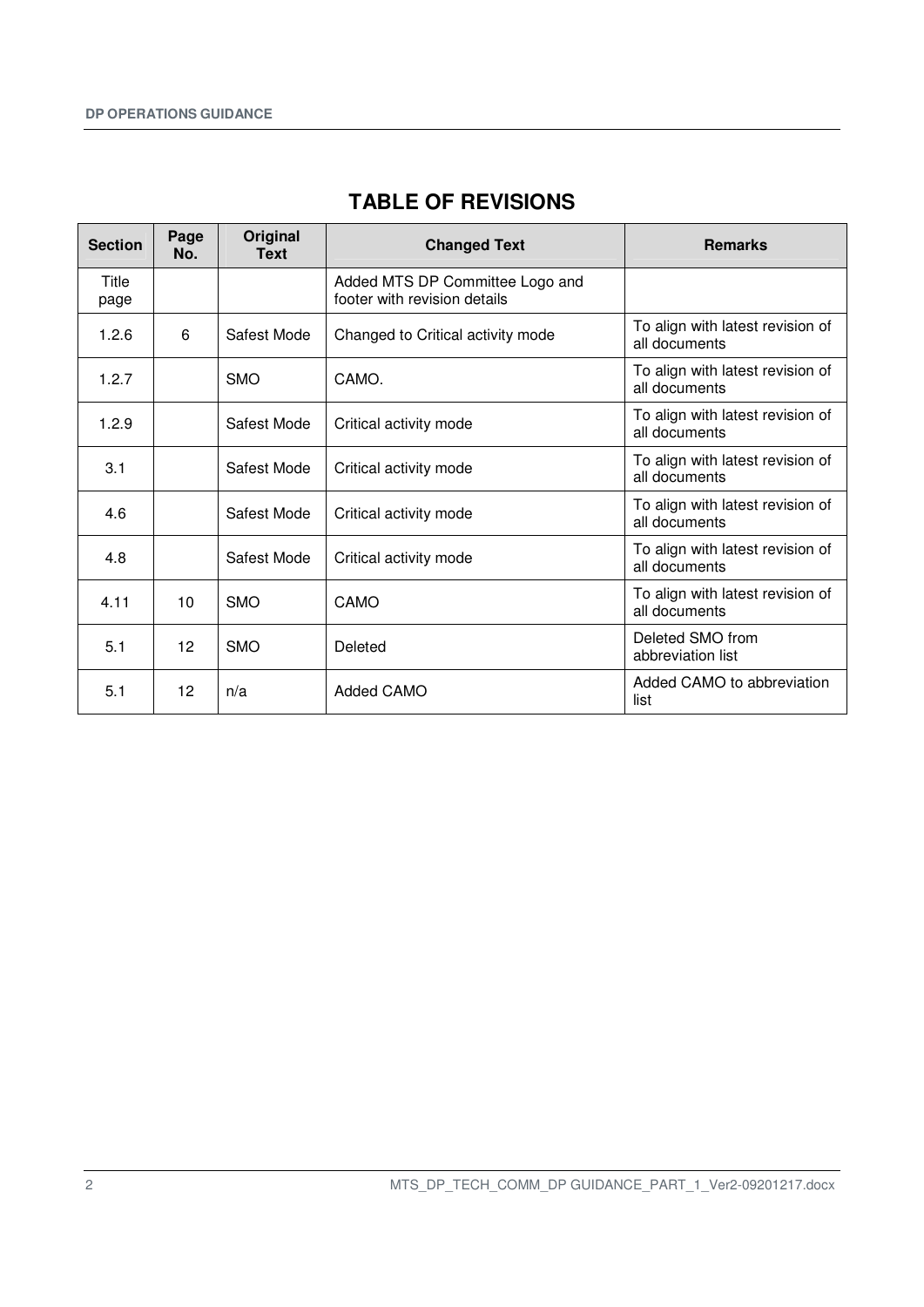## **CONTENTS**

| <b>SECTION</b> |                                                | <b>PAGE</b> |
|----------------|------------------------------------------------|-------------|
| 1.             | <b>PREAMBLE</b>                                | 4           |
| 1.1            | <b>SCOPE</b>                                   | 5           |
| 1.2            | <b>DEFINITIONS</b>                             | 5           |
| $\mathbf{2}$   | <b>GENERAL</b>                                 | 8           |
| 2.1            | PHILOSOPHY                                     | 8           |
| 2.2            | LAY OUT                                        | 8           |
| 3              | DP RELATED DOCUMENTATION                       | 9           |
| 3.1            | <b>GENERAL</b>                                 | 9           |
| 3.2            | RECOMMENDED DOCUMENTATION                      | 9           |
| 4              | <b>THEMES</b>                                  | 12          |
| 4.1            | DP CLASS                                       | 12          |
| 4.2            | <b>DP FMEA</b>                                 | 12          |
| 4.3            | DP CAPABILITY PLOTS                            | 14          |
| 4.4            | POSITION REFERENCE SYSTEMS AND SENSORS         | 15          |
| 4.5            | RECOMMENDED DP CONTROL MODES FOR DP ACTIVITIES | 16          |
| 4.6            | TRIALS AND CHECKLISTS                          | 17          |
| 4.7            | DP OPERATIONS MANUALS                          | 18          |
| 4.8            | ACTIVITY OPERATIONAL PLANNING                  | 19          |
| 4.9            | <b>COMMUNICATIONS</b>                          | 20          |
| 4.10           | DP PLANNED MAINTENANCE                         | 20          |
| 4.11           | DP INCIDENTS                                   | 21          |
| 4.12           | REPORTING AND RECORD KEEPING                   | 22          |
| 4.13           | <b>COMPETENCE</b>                              | 22          |
| 4.14           | <b>MANNING</b>                                 | 22          |
| 5              | <b>ABBREVIATIONS</b>                           | 24          |
| 6              | <b>REFERENCE STANDARDS/ GUIDELINES</b>         | 25          |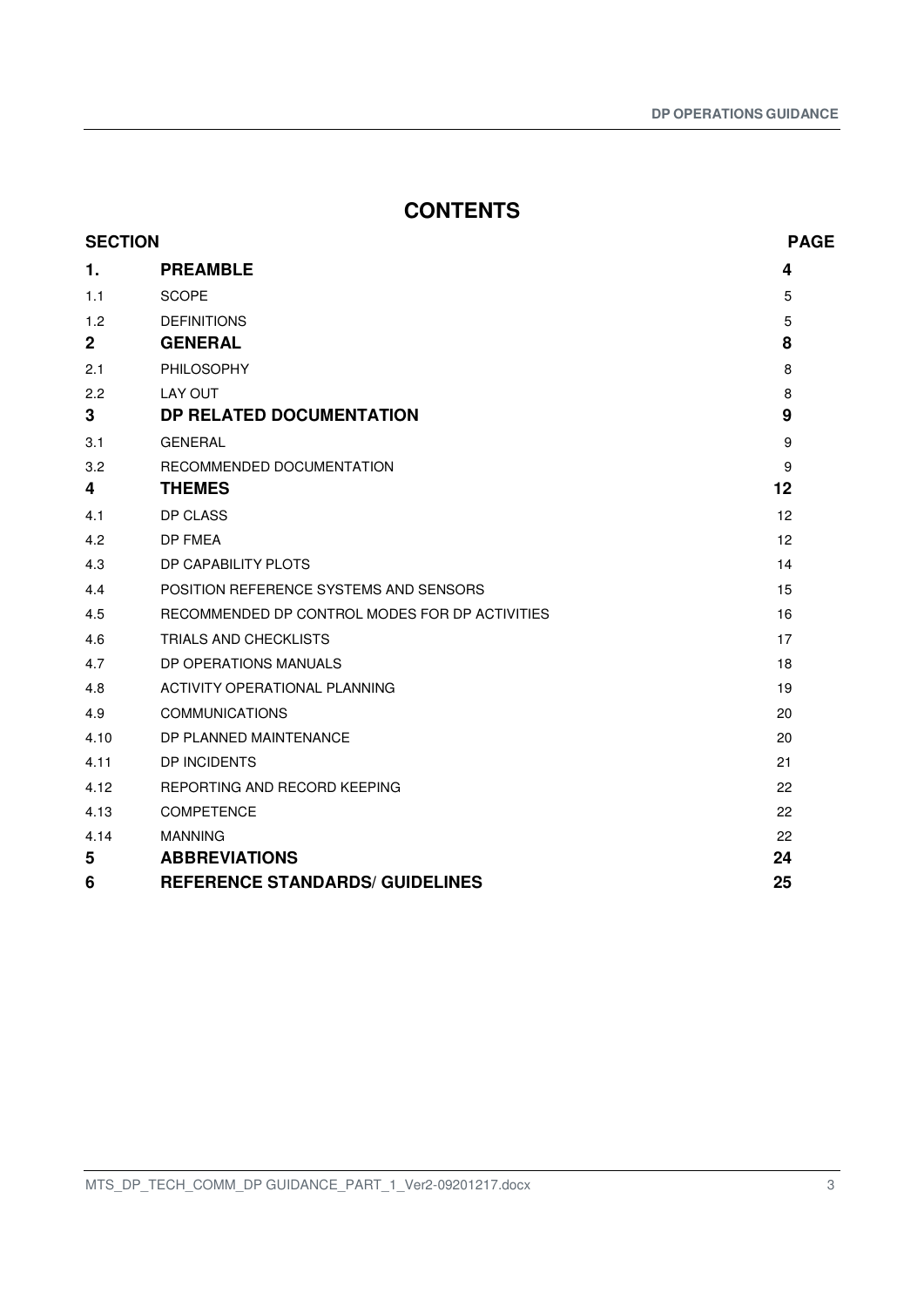## **1. PREAMBLE**

This document has been generated by the MTS DP Technical Committee and has been provided to industry as a guidance document for the safe and effective conduct and management of DP operations.

This document is not meant to replace any rules, regulations or owners' operational manuals. It is a compilation of existing guidance and practices gleaned from various sources in industry. It refers to standards and guidance used within the industry and draws attention to them. It also incorporates additional information gleaned from experience and document/ standards not in the public domain

This is not intended to be an all encompassing document covering all aspects of DP operations. It focuses on a number of important DP operational themes, which, if effectively managed, will result in safer DP operations and a reduction in exposure to DP related incidents.

The guidance provided in this document is not directed at any particular category of DP operation or DP vessel. It is intended to apply to any DP operation undertaken by any type and class of DP vessel operating in support of offshore oil and gas activities. Examples include MODUs, ships, construction and logistics vessels where dynamic positioning is used for, or aiding, station keeping.

#### **Layout of the Document**

This document consists of two parts. Part 1 contains guidance on the management of DP. Part 2 contains DP operational guidance. Part 2 consists of three Appendices

- Part 2 Appendix 1 DP MODUs
- Part 2 Appendix 2 DP Project/ construction vessels
- Part 2 Appendix 3 DP Logistics vessels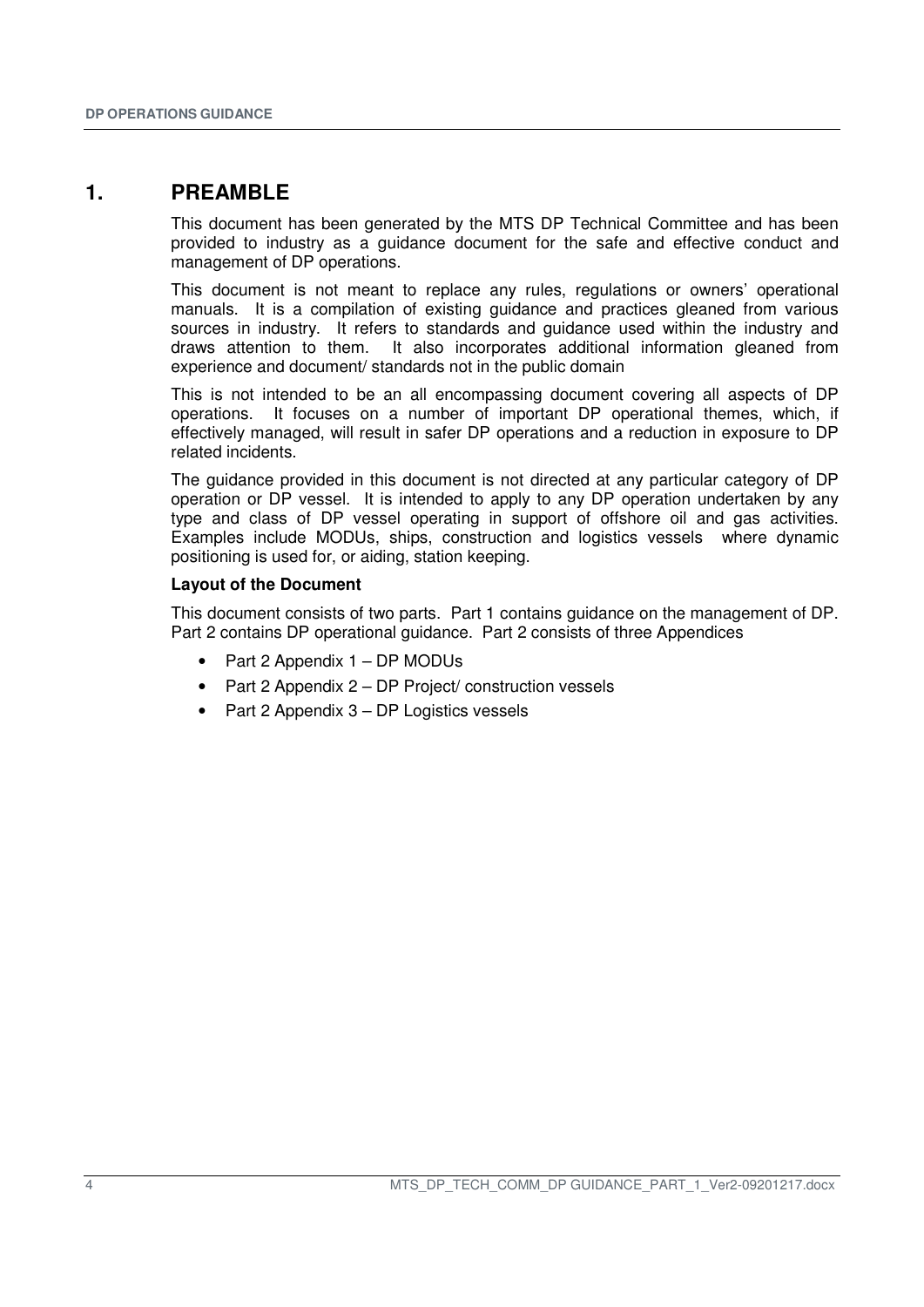## **PART 1**

## **1.1 SCOPE**

Part 1 addresses the themes that, if managed effectively, will contribute to safe and efficient DP operations.

### **1.2 DEFINITIONS**

#### 1.2.1 **DP System**

The DP system consists of components and systems acting together to achieve reliable position keeping capability. The DP system includes the power system (power generation and power management), thruster system and DP control system.

#### 1.2.2 **DP Control System**

The DP control system consists of all control components and systems, hardware and software necessary to dynamically position the vessel. The DP control system comprises computer systems, sensors, display systems, position reference systems and associate cabling and routeing.

#### 1.2.3 **Worst Case Failure**

The Worst Case Failure (WCF) is the identified single failure mode in the DP system resulting in maximum effect on DP capability as determined through FMEA study.

#### 1.2.4 **Worst Case Failure Design Intent**

The Worst Case Failure Design Intent (WCFDI) is the single failure with the maximum consequences that has been the basis of the design and operational conditions. This usually relates to a number of thrusters and generators that can simultaneously fail.

#### 1.2.5 **Redundancy Concept**

The Redundancy Concept is the means by which the Worst Case Failure Design Intent is assured.

#### 1.2.6 **Critical Activity Mode**

Critical Activity Mode is the configuration that the vessel's DP system should be set up and operated in so as to deliver the intent of the vessel's DP class notation. The objective is that no single failure should result in exceeding the worst case failure. Each DP vessel has only one critical activity mode which is unique to that vessel.

### 1.2.7 **Critical Activity Mode of Operation**

The Critical Activity Mode of Operation (CAMO) is generally a tabulated presentation of how to configure the vessel's DP system, including power generation and distribution, propulsion and position reference systems, so that the DP system, as a whole, delivers the intent of the vessel's DP class notation. The CAMO table also sets out the operator actions should a required configuration not be met.

#### 1.2.8 **Activity Specific Operating Guidelines**

Activity Specific Operating Guidelines (ASOG) are generally presented in tabulated format and set out the operational, environmental and equipment performance limits considered necessary for safe DP operations while carrying out a specific activity. The table also sets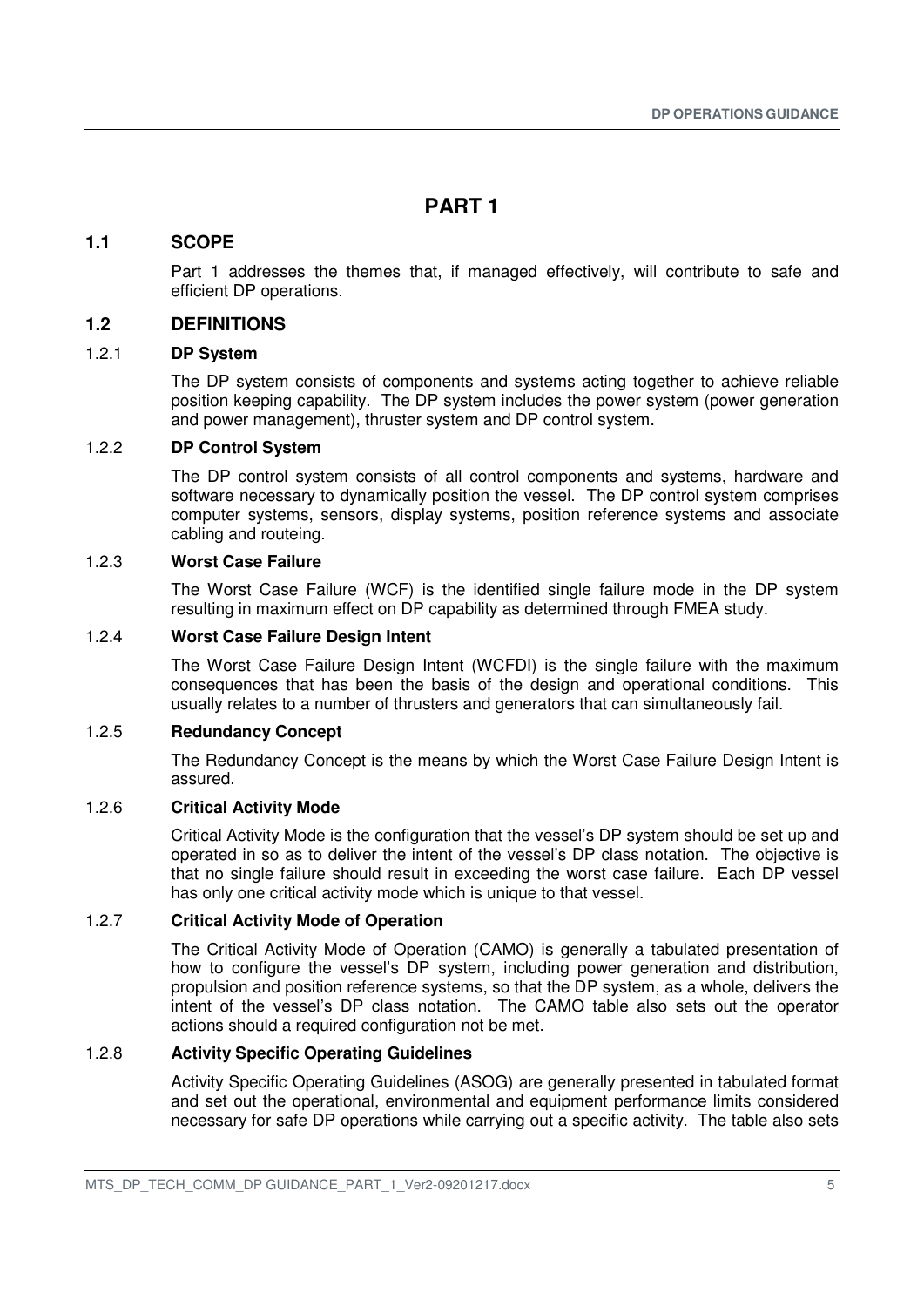out various levels of operator action as these limits are approached or exceeded. The ASOG will vary depending on the activity and are unique to that activity.

Note: Where DP MODUs are carrying out well activities the nomenclature is changed to WSOG (Well Specific Operating Guidelines).

#### 1.2.9 **Task Appropriate Mode**

Task Appropriate Mode (TAM) is a risk based mode. Task Appropriate Mode is the configuration that the vessel's DP system may be set up and operated in, accepting that a single failure could result in exceeding the worst case failure and could result in blackout or loss of position. This is a choice that is consciously made. This mode may be appropriate in situations where it is determined that the risks associated with a loss of position are low and, where the time to terminate is low.

Example 1:- A DP MODU may operate in this mode during times when Time to Terminate is short, and in Critical Activity Mode, when Time to Terminate is long.

Example 2:- A DP pipelay vessel may operate in this mode when more than 500m from a surface or mission critical subsea asset, and in Critical Activity Mode when inside 500m.

#### 1.2.10 **Thruster and Generator Operating Strategy (TAGOS)**

A document that provides informed guidance, usually derived from a review of the FMEA and if necessary, validation from personnel knowledgeable about vessel specific information, on appropriate configurations of thrusters, generators and power distribution, and associated constraints, so as to enable correct choices to be made to provide optimum level of redundancy.

#### 1.2.11 **DP Capability Plots**

DP Capability Plots define by theoretical calculation the vessel's capability to maintain position in various environmental conditions, (i.e. wind, seastate and current) and, where appropriate, taking account of certain external forces, such as pipe tension and, in various thruster/ power configurations, including all thrusters running, loss of most effective thruster and following worst case failure.

## 1.2.12 **DP Footprint Plots**

DP Footprint Plots are constructed, by observation onboard the vessel in real time conditions. The plots are of the vessel's DP station keeping performance and limitations in various environmental conditions (wind, seastate and current) and in various thruster/ power configurations, including all thrusters running, loss of most effective thruster and after worst case failure.

Note It is acknowledged that DP Footprint Plots for DP MODUs may be less relevant in comparison to DP vessels used for other applications.

Owing to their almost continuous work programs DP MODUs will rarely have the opportunity to record DP Footprint Plots for degraded thruster configurations.

#### 1.2.13 **Time to Terminate**

Time to Terminate (TTT) is calculated as the amount of time required in an emergency to physically free the DP vessel from its operational activity following a DP abort status and allowing it to be manoeuvred clear and to proceed to safety.

For example:- In case of a DP drilling vessel this may be the time needed to release from the wellhead. For a DP diving vessel this may be the time needed for the diver(s) to return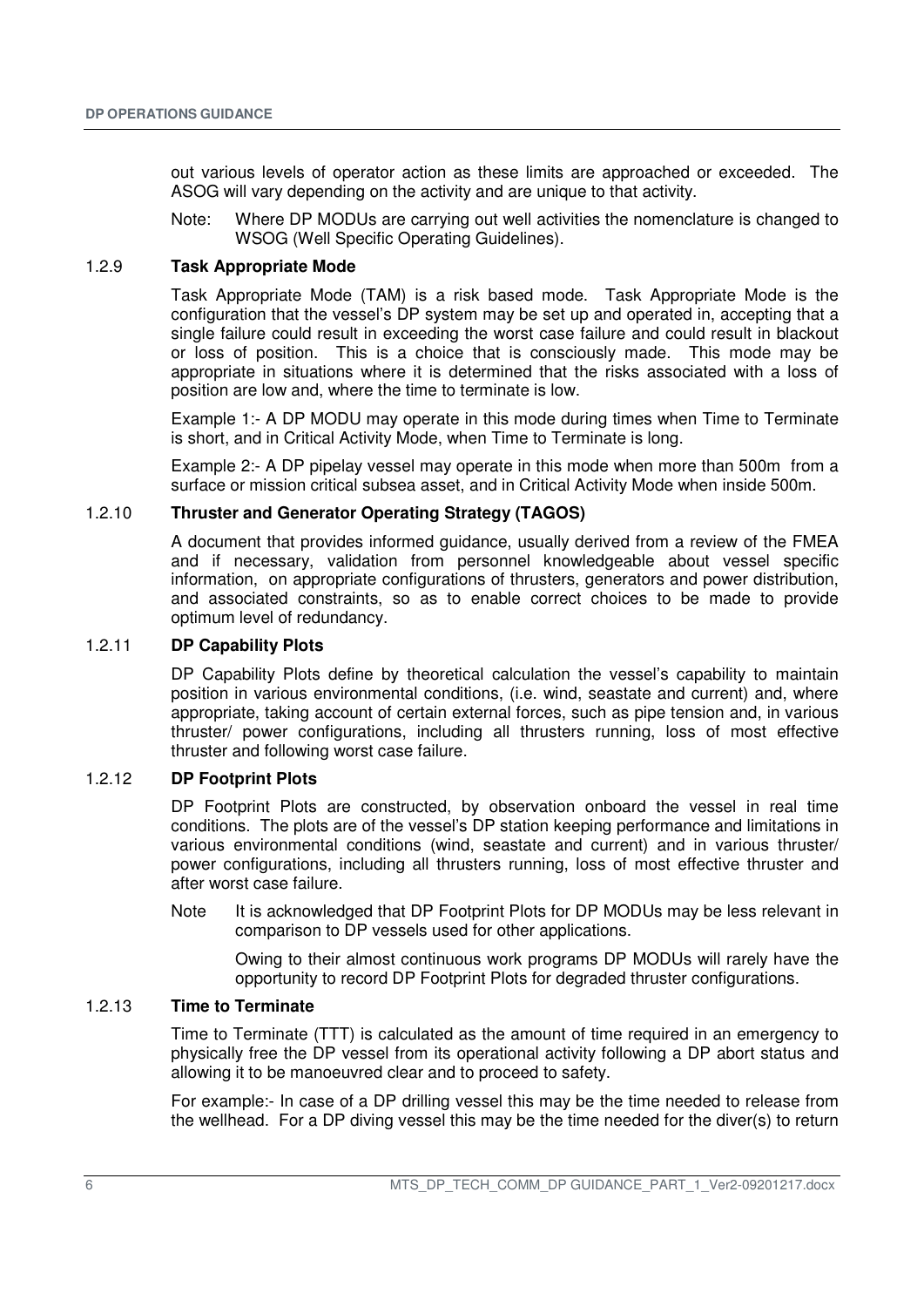to the bell and make a seal so that the vessel can move clear. The Time to Terminate is not fixed for the duration of a DP operation but will vary according to the circumstances.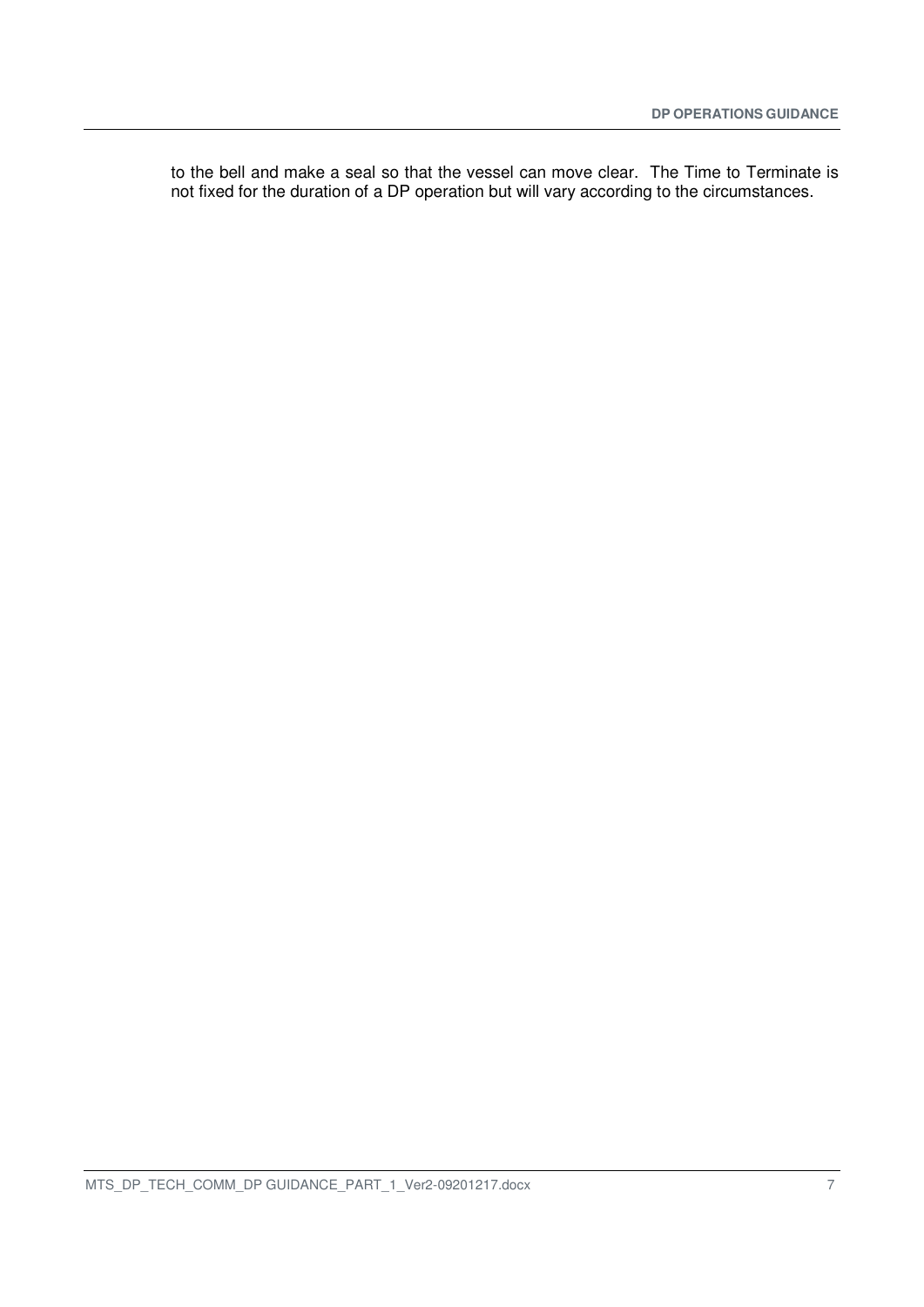## **2 GENERAL**

## **2.1 PHILOSOPHY**

- 2.1.1 This document was compiled with the following objectives
	- Manage, mitigate and reduce the exposure to, and potential of, DP related incidents.
	- Identify themes that need to be managed.
	- Provide a list of reference documents that address themes, whilst acknowledging that existing referenced documents do not identify all elements adequately when viewed in isolation.
- 2.1.2 The themes that have been identified and addressed in this document are:
	- 1. DP Class
	- 2. FMEA/ FMECA
	- 3. DP Capability
	- 4. Position Reference Systems And Sensors
	- 5. Required Modes
	- 6. Trials and Checklists
	- 7. Operation Manuals
	- 8. Activity and Operational Planning
	- 9. Communications
	- 10. DP Planned Maintenance
	- 11. DP Incidents
	- 12. Reporting and Record Keeping
	- 13. Competency
	- 14. Manning

## **2.2 LAY OUT**

- 2.2.1 This document facilitates compilation of existing standards and adds to them as necessary. It is demarcated into two distinct sections.
	- 1. Main body of the document
		- Objective: to provide overarching management guidance on the themes.
	- 2. Appendices
		- Objective :- to provide operational guidance on the themes.
- 2.2.2 Vessels supporting the offshore activities have been categorized as follows:
	- MODUs
	- Project/ construction vessels and barges (e.g.:- pipelay/ heavy lift/ dive support/ ROV/ accommodation support, etc.)
	- Logistics vessels (e.g. OSVs/ crew boats)
	- Note: When logistics vessels are used as platforms to carry out project/ construction activities they should follow the guidelines for project/ construction vessel/ barges.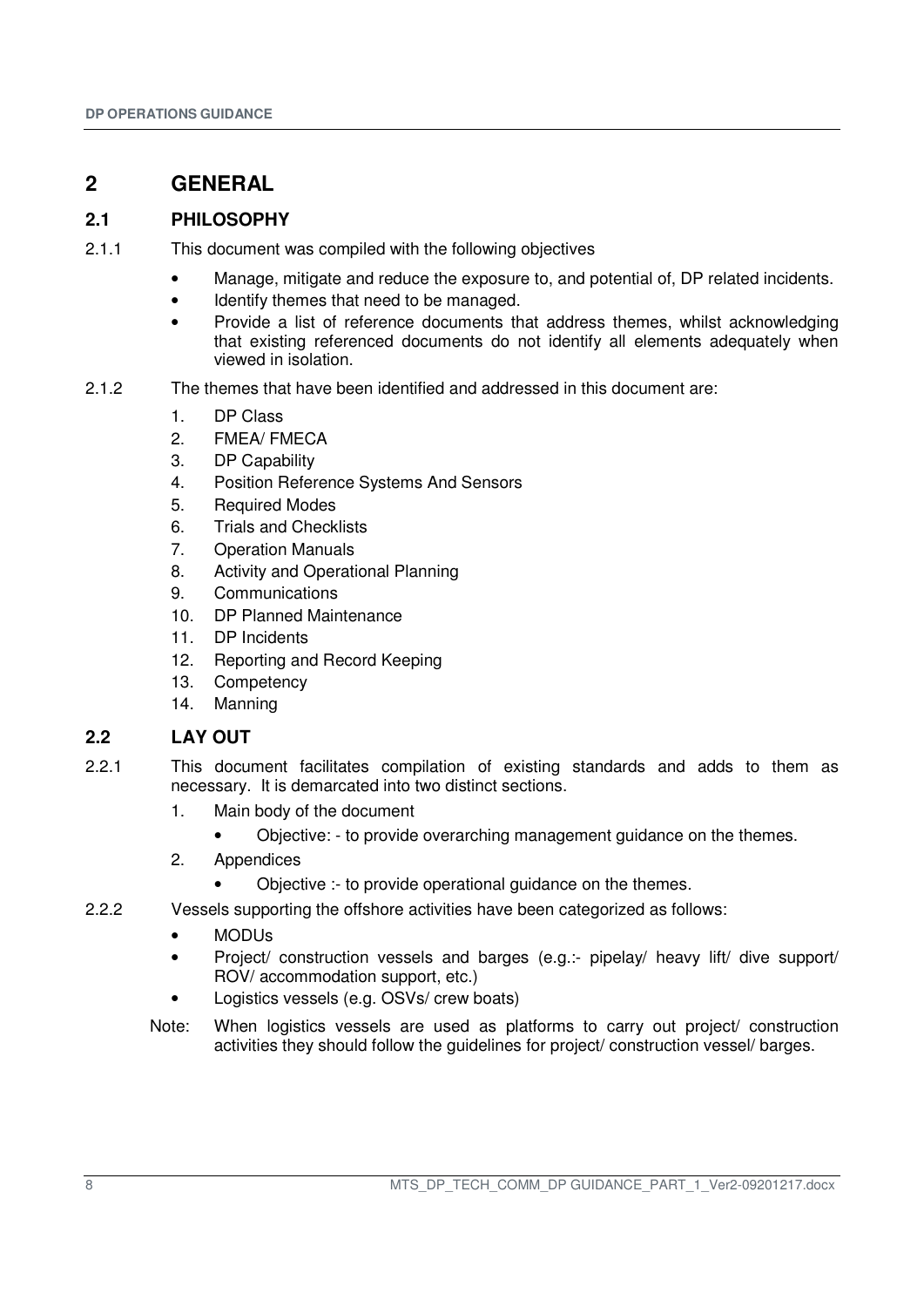## **3 DP RELATED DOCUMENTATION**

## **3.1 GENERAL**

- 3.1.1 It is recommended that DP vessel owners/ operators should maintain the documentation listed in the table below and should develop and implement associated processes for the purposes of:
	- ensuring the safe and effective management of the vessel in DP
	- ensuring the technical suitability of the vessel for each DP activity it is required to carry out
	- determining the configuration for the critical activity mode of operation and the task appropriate mode
	- understanding the vessel's station keeping capabilities following the worst case failure
	- ensuring compliance with appropriate standards and guidelines
	- providing training and familiarization material to vessel crews

## **3.2 RECOMMENDED DOCUMENTATION**

- 3.2.1 Current versions of the documents in the list below should be kept on board and, in addition, where feasible, at the shore based centers of technical management. Documents that have been superseded should be clearly marked and kept separate from current versions. Documents may be in electronic or, hard copy format or, both.
- 3.2.2 Further guidance relating to the listed documents is given in appropriate sections later in Part 1.

| No. | <b>Document</b>         | Guidance                                                                                                                                                                                                                                                                                                             |
|-----|-------------------------|----------------------------------------------------------------------------------------------------------------------------------------------------------------------------------------------------------------------------------------------------------------------------------------------------------------------|
|     | DP System FMEA or FMECA | To be kept up to date, incorporating all<br>modifications and additions since original study,<br>if not in the document itself, then by other<br>traceable means. All records to be kept on<br>board.                                                                                                                |
| 2   | DP FMEA Proving Trials  | To be conducted to prove initial DP FMEA and<br>at other times to prove modifications and<br>additions to the DP system. DP FMEA Proving<br>Trials should be repeated every five years.<br>Findings and recommendations to be addressed<br>in accordance with their criticality. All records to<br>be kept on board. |
| 3   | <b>Annual DP Trials</b> | To be conducted annually. Findings and<br>recommendations to be addressed in<br>accordance with their criticality. Previous trials<br>reports and associated close out documentation<br>to be kept on board.                                                                                                         |
| 4   | DP Capability Plots     | Hard copy DP Capability Plots relevant to the<br>vessel's areas of operations to be readily<br>accessible to DPOs at the DP control location.                                                                                                                                                                        |

**Table 3-1 Recommended Documentation**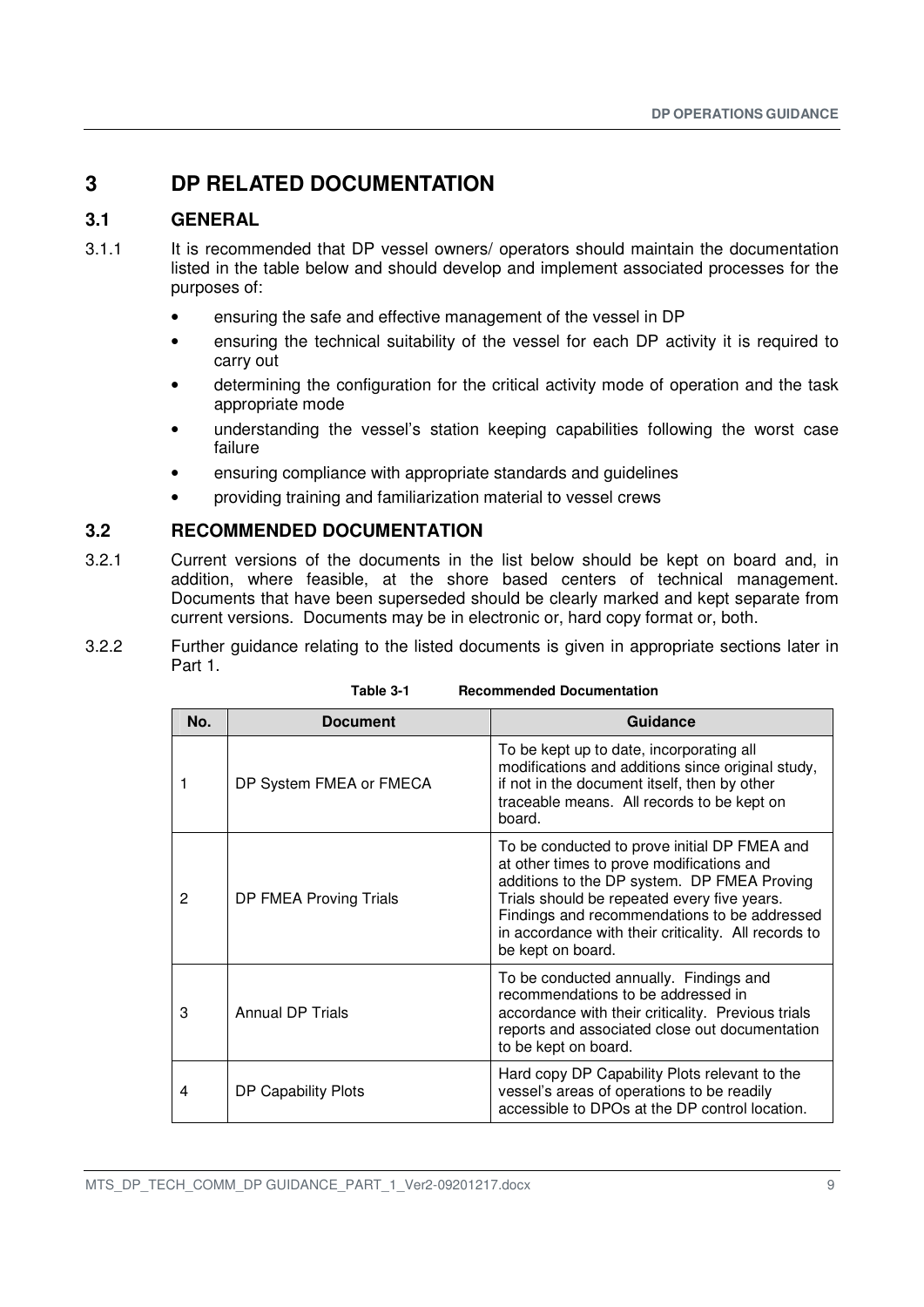| No. | <b>Document</b>                                                                            | <b>Guidance</b>                                                                                                                                                                                                                    |  |
|-----|--------------------------------------------------------------------------------------------|------------------------------------------------------------------------------------------------------------------------------------------------------------------------------------------------------------------------------------|--|
| 5   | DP Footprint Plots                                                                         | Hard copy DP Footprint Plots to be taken by<br>DPOs and kept on board. See Note 1 at end of<br>table.                                                                                                                              |  |
| 6   | Service reports concerning the DP<br>system                                                | Complete history of service reports to be kept on<br>board                                                                                                                                                                         |  |
| 7   | Details of all DP related<br>modifications and additions                                   | Records of all DP related modifications and<br>additions to be kept on board complete with<br>interface and testing information.<br>See Note 2 at end of table                                                                     |  |
| 8   | Vessel audit reports and DP audits<br>and inspection reports.                              | Complete history of all audit reports, DP audits<br>and inspection reports, inc., findings and close<br>outs to be kept on board                                                                                                   |  |
| 9   | <b>DP Operations Manual</b>                                                                | Vessel Specific DP Operations Manual <sup>1</sup> , to be<br>readily accessible at the DP control location and<br>used by the DPOs as a reference for conducting<br>DP operations.                                                 |  |
| 10  | DP Incident Reports                                                                        | Records of all DP station keeping and other DP<br>related incidents to be kept on board, inc.,<br>investigation records and close outs.                                                                                            |  |
| 11  | DP Mobilization/ DP Field Arrival/<br><b>Trials Procedures</b><br>(Bridge and Engine Room) | Records of DP Mobilization Trials and DP Field<br>Arrival Checklists to be kept on board for the<br>period set by the owner/ operator and, where<br>relating to a DP incident permanently stored in<br>retrievable archives.       |  |
| 12  | DP Location and Watchkeeping<br>checklists<br>(Bridge and Engine Room)                     | Records of all DP Location and Watchkeeping<br>Checklists to be kept on board for the period set<br>by the owner/ operator and, where relating to a<br>DP incident, permanently stored in retrievable<br>archives.                 |  |
| 13  | DP related drills and emergency<br>response drills                                         | Records of DP related drills and emergency<br>response drills to be kept on board in retrievable<br>archives.                                                                                                                      |  |
| 14  | DP fault log                                                                               | Records of all faults related to the DP system to<br>be kept on board permanently in retrievable<br>archives.                                                                                                                      |  |
| 15  | DP data logging                                                                            | Where the vessel has DP data logging facilities<br>electronic records should be kept on board for<br>the period set by the owner/ operator and, where<br>relating to a DP incident, permanently stored in<br>retrievable archives. |  |
| 16  | DP alarm printer readouts                                                                  | Hard copy records of the DP alarm printer<br>readout to be kept on board for the period set by<br>the owner/ operator and, where relating to a DP<br>incident, permanently stored in retrievable<br>archives.                      |  |

<sup>1</sup> 1The vessel specific DP Operations Manual is additional to the DP control system manufacturer's Operator Manual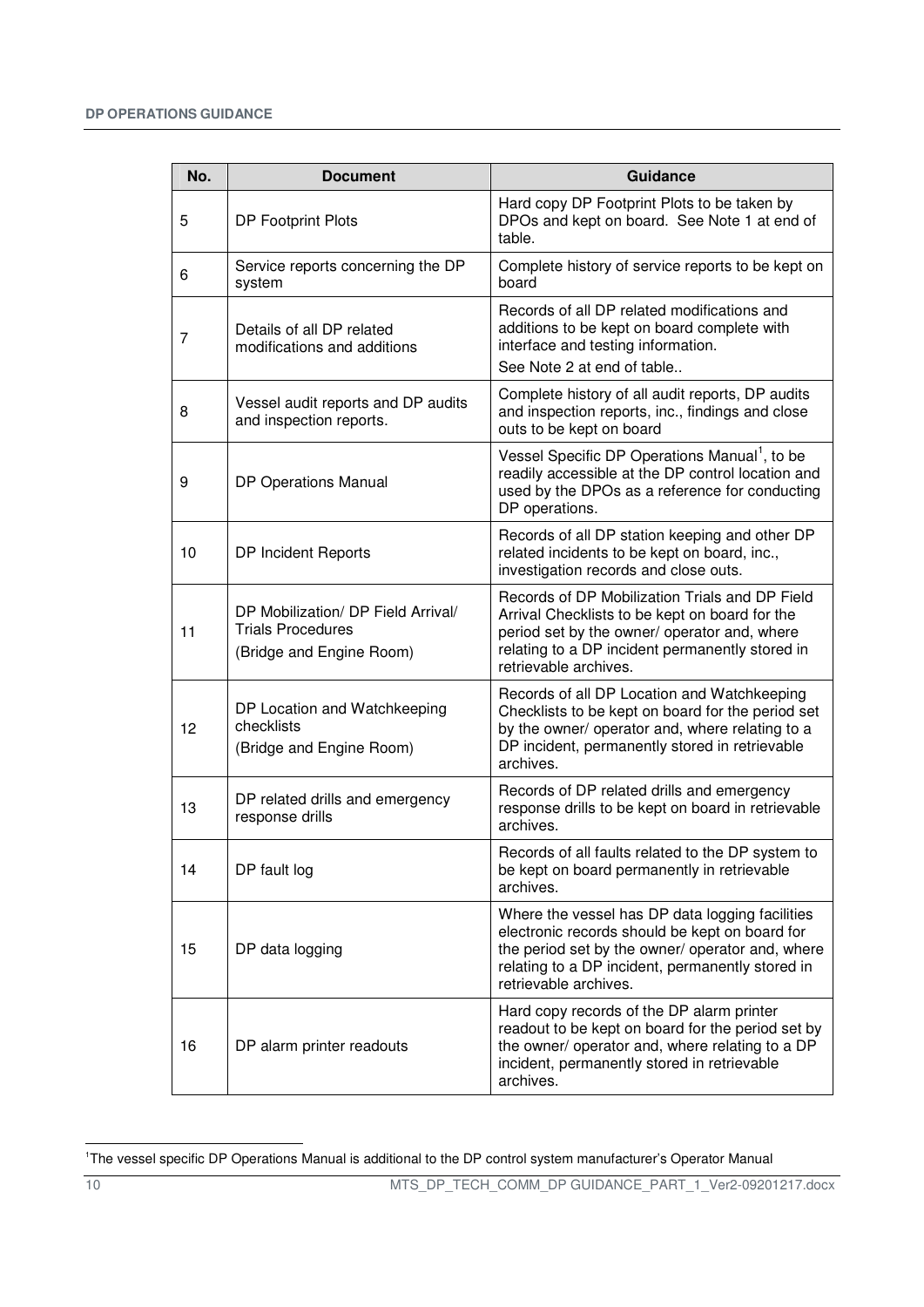| No. | <b>Document</b>                                                     | Guidance                                                                                                                                                                                                                                   |
|-----|---------------------------------------------------------------------|--------------------------------------------------------------------------------------------------------------------------------------------------------------------------------------------------------------------------------------------|
| 17  | DP familiarisation and competency<br>records                        | All records relating to vessel specific DP<br>familiarisation and competency for DPOs,<br>engineers and electricians to be kept on board<br>permanently in retrievable archives.                                                           |
| 18  | Résumés and vessel specific work<br>records of all key DP personnel | Resumes of all key DP personnel, copies of<br>certification and qualifications, records of DP<br>watchkeeping hours to be maintained on board.<br>Original DPO certificates and DP Log Books to<br>be held by the DPOs onboard the vessel. |

- Note 1 It is acknowledged that DP Footprint Plots may be less relevant for DP MODUs than for other DP vessel types.
- Note 2:- Owners/ operators should keep adequate records and documentation relating to modifications and additions that could have an effect on the DP system, especially interfaces between equipment from different vendors. This is as relevant for equipment whose primary function lies outside the DP system, such as an Emergency Shutdown Systems (ESD), pipe tensioner systems and fire monitor systems as it is for DP equipment, such as propulsion, position references and sensors. All modifications and additions should be subjected to FMEA type analysis and undergo Proving Trials type testing.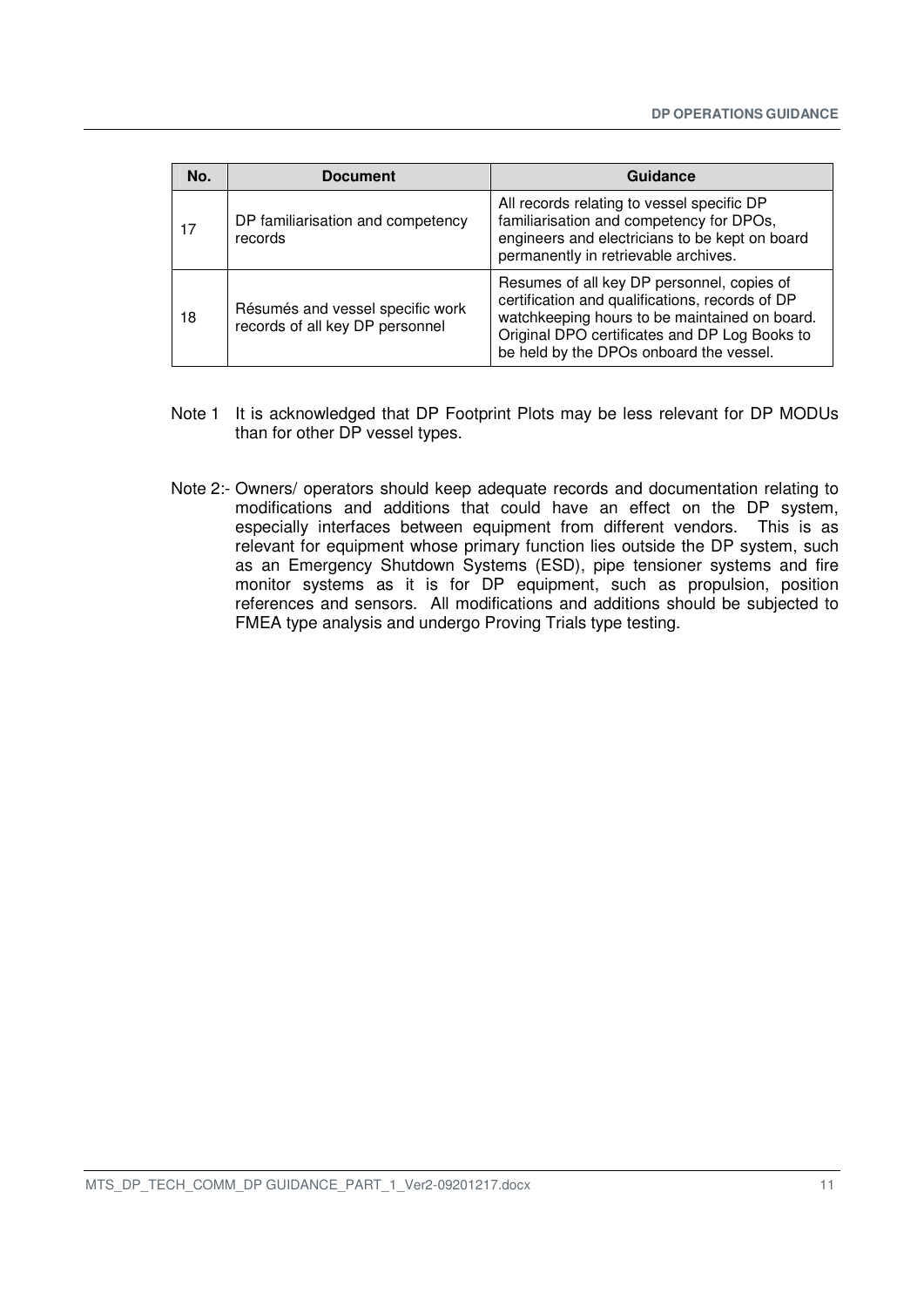## **4 THEMES**

4.1.1 The themes in this Part 1 of the MTS Guidance are addressed from a management perspective. They are covered in greater depth and at an operational level in Part 2.

## **4.2 DP CLASS**

4.2.1 It is recommended that DP vessels with the following DP equipment class notations be used for the following activities.

| <b>Application on DP</b>                                          | <b>Minimum</b><br><b>Recommended DP</b><br><b>Equipment Class</b><br>(See Note 1 below) | <b>Remarks</b>                                                                                                                     |
|-------------------------------------------------------------------|-----------------------------------------------------------------------------------------|------------------------------------------------------------------------------------------------------------------------------------|
| Drilling                                                          | $\overline{c}$                                                                          |                                                                                                                                    |
| Diving                                                            | $\overline{2}$                                                                          |                                                                                                                                    |
| Pipelay                                                           | $\overline{2}$                                                                          |                                                                                                                                    |
| <b>Umbilical Lay</b>                                              | $\overline{c}$                                                                          |                                                                                                                                    |
| Lifting                                                           | $\overline{c}$                                                                          |                                                                                                                                    |
| Accommodation                                                     | $\overline{2}$                                                                          |                                                                                                                                    |
| Shuttle Offtake                                                   | $\overline{c}$                                                                          |                                                                                                                                    |
| ROV Support (Open Water)                                          | 1                                                                                       |                                                                                                                                    |
| <b>ROV Support (Close</b><br>Proximity - Surface/<br>Subsea)      | $\overline{c}$                                                                          |                                                                                                                                    |
| <b>Floating Production</b>                                        | $\overline{c}$                                                                          |                                                                                                                                    |
| Seismic and Survey<br>vessels (Open water-<br>outside 500 m zone) | $***$                                                                                   | Class in accordance with contractual<br>requirements                                                                               |
| <b>Well Stim</b>                                                  | $2^*$                                                                                   | Vessels of lesser Class may be used with<br>the appropriate structured risk<br>identification and mitigation measures in<br>place. |
| <b>Logistics Operations</b>                                       | $2^*$                                                                                   | Vessels of lesser Class may be used with<br>the appropriate structured risk<br>identification and mitigation measures in<br>place. |

Note The vessel's DP system should normally be set up and operated to deliver the intent of the DP class notation. However, on occasion and after a proper assessment of the risks, the vessel may be set up in accordance with the requirements of the Task Appropriate Mode.

## **4.3 DP FMEA**

4.3.1 The DP vessel's DP FMEA is the most important technical document in the list of required documents. The requirement for a DP FMEA has its origins in IMO MSC/Circ 645 (1994) "Guidelines for Vessels with Dynamic Positioning Systems". These benchmarking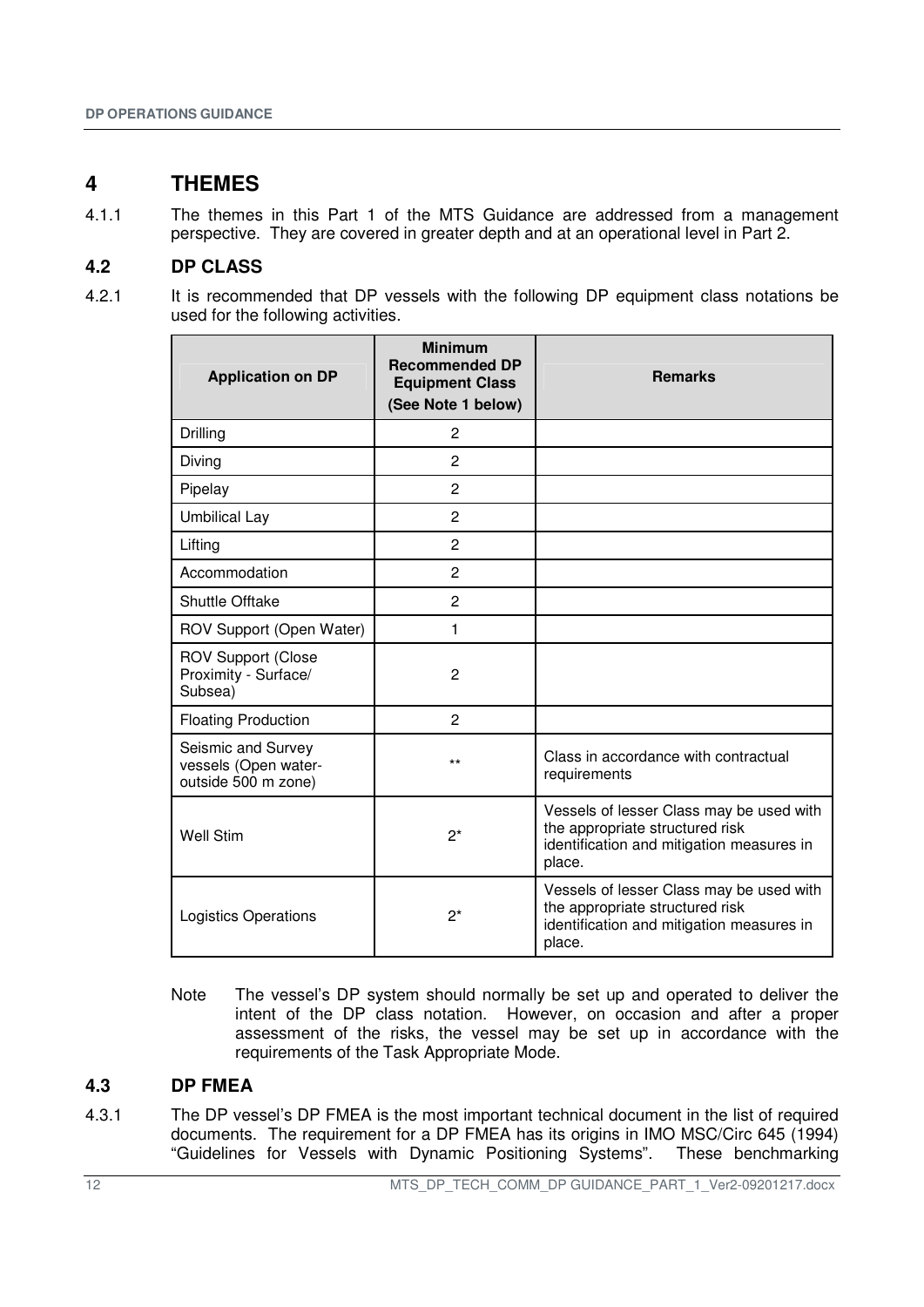guidelines provide the foundation for all subsequent DP rules, regulations and guidance issued by Class and other industry bodies, such as IMCA.

- 4.3.2 The IMO Guidelines require all DP vessels to be subjected to survey and testing in accordance with IMO's specified guidelines. This includes initial and periodic complete survey and testing of all systems and components required to keep position after single failures associated with the vessel's assigned DP equipment class.
- 4.3.3 The periodic component in the IMO Guidelines requires the complete survey and testing to be repeated every five years to ensure full compliance with applicable parts of the guidelines.
- 4.3.4 In addition compliance with IMO Guidelines requires survey and testing after defects are discovered and corrected and, after a DP related accident and, whenever significant repairs or alterations are carried out, so as to demonstrate full compliance with applicable parts of the guidelines.
- 4.3.5 The IMO Guidelines do not make clear distinction between vessels of different DP equipment class.
- 4.3.6 This IMO requirement has been interpreted by the DP community such that the survey requirement is met by a DP FMEA (or  $\mathsf{FMECA}^2$ ) and the testing requirement by DP FMEA Proving Trials.
- 4.3.7 Accordingly, all DP vessels of DP Class 2 or 3 are required to have a Class approved and stamped DP FMEA and DP FMEA Proving Trials.
- 4.3.8 Definitions: An FMEA is a systematic analysis of systems and sub-systems to a level of detail that identifies all potential failure modes down to the appropriate sub-system level and their consequences. A FMECA is an extension of an FMEA that adds a risk assessment of each failure mode to determine its criticality.
- 4.3.9 In addition to complying with the IMO Guidelines and the relevant DP rules of the vessel's Classification Society the DP FMEA should achieve the standards of detail and analysis contained in the following industry guidance;
	- IMCA M166 "Guidance on Failure Modes and Effects Analysis"
	- IMCA M178 "FMEA Management Guide"
	- IMCA M04/04 2004 "Methods of Establishing the Safety and Reliability of DP Systems"
	- Note FMEAs are a requirement to obtain DP Class 2 and 3 notation. Whilst not stipulated as a class requirement for DP 1 vessels owners/ operators are encouraged to subject their DP 1 vessels to the DP FMEA process.
	- Note Particular attention should be paid in the DP FMEA to the interfaces between the DP system and other systems that have the potential to affect the DP system, such as where the vessel is fitted with an Emergency Shut Down (ESD) system, pipe tensioner system or fire monitor system.
- 4.3.10 Key DP personnel, including the vessel Master, DPOs, Engineers and Electricians should have a detailed knowledge of the DP FMEA and should use the information provided to be fully informed about the capabilities and limitations of the vessel's DP system.

<sup>-</sup><sup>2</sup> Unless expressly stated in this Guidance document a FMECA is interchangeable with an FMEA.

MTS\_DP\_TECH\_COMM\_DP GUIDANCE\_PART\_1\_Ver2-09201217.docx 13 13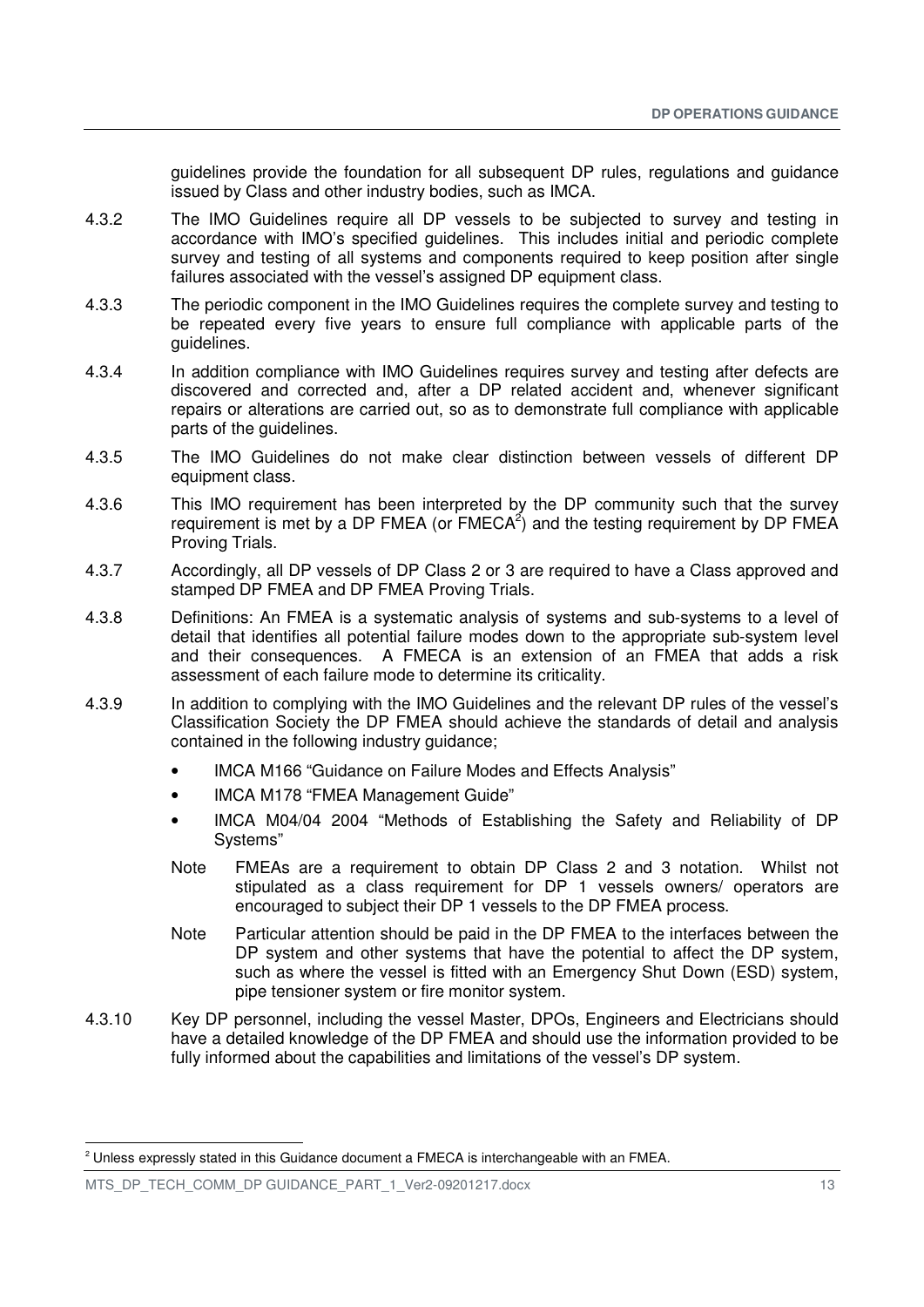4.3.11 The results from a DP FMEA, in particular issues related to the vessel's worst case failure and significant single point failures, should be used in the formulation of operational, emergency response and planning decisions.

## **4.4 DP CAPABILITY PLOTS**

- 4.4.1 DP Capability Plots should be calculated for the vessel. Guidance is provided on DP Capability Plots in IMCA M140 Rev 1, "Specification for DP Capability Plots".
- 4.4.2 These theoretical plots are calculated from detailed information of the vessel's hull and superstructure form and available thruster power. The calculations should use environmental data (seastate, wind and current) appropriate to the area in which the DP vessel is to operate.
- 4.4.3 These plots should show the limiting wind speed 360 degree envelopes for the scenarios below, where each point on the envelope represents the wind speed at which it is calculated that the vessel will be unable to maintain position in DP.
- 4.4.4 DP Capability Plots should include the following scenarios at current speeds of 0kts, 1kt and 2kts, or at other current speeds that are representative of the location in which the DP vessel is to operate:
	- Fully intact power generation and thrusters.
	- Loss of most effective thruster(s).
	- Following the worst case failure.
	- Note The DP Capability Plots should be provided in a format that is intuitive to the user on board (e.g. Polar Plot).

#### **4.5 DP FOOTPRINT PLOTS**

- 4.5.1 DP Footprint Plots should also be produced on board. DP Footprint Plots are not theoretical. They are actual measurements of the vessel's DP station keeping performance in the actual environmental conditions and thruster configuration at the time the plot was taken. DP Footprint Plots should be taken whenever opportunities arise, such as during standby periods, weather downtime or on arrival at the field. Plots should be taken for the thruster configurations used in the DP Capability Plots, i.e. fully intact, loss of most effective thruster(s) and after worst case failure.
- 4.5.2 Some DP systems have a software application that produces DP Footprint Plots electronically. DPOs can also produce DP Footprint Plots by manual methods using a plotting sheet.
- 4.5.3 DP Footprint Plots serve two main purposes.
	- 1. They provide a scatter plot of vessel positions at regular intervals around the required set position (this shows accuracy of station keeping)
	- 2. They also provide comparison points on the limiting wind speed envelope given in the theoretical DP Capability Plots (this shows wind speeds at which it was seen that the vessel was unable to maintain position, thus validating or contradicting the theoretical DP Capability Plots for the various thruster configurations.)
- 4.5.4 DP Footprint Plots serve other purposes, including learning and familiarisation opportunities for DPOs and in providing snapshots of vessel station keeping behaviour for specific locations and activities.
- 4.5.5 Theoretical DP Capability Plots and DP Footprint Plots combine together to enhance knowledge and understanding of the vessel's DP station keeping ability.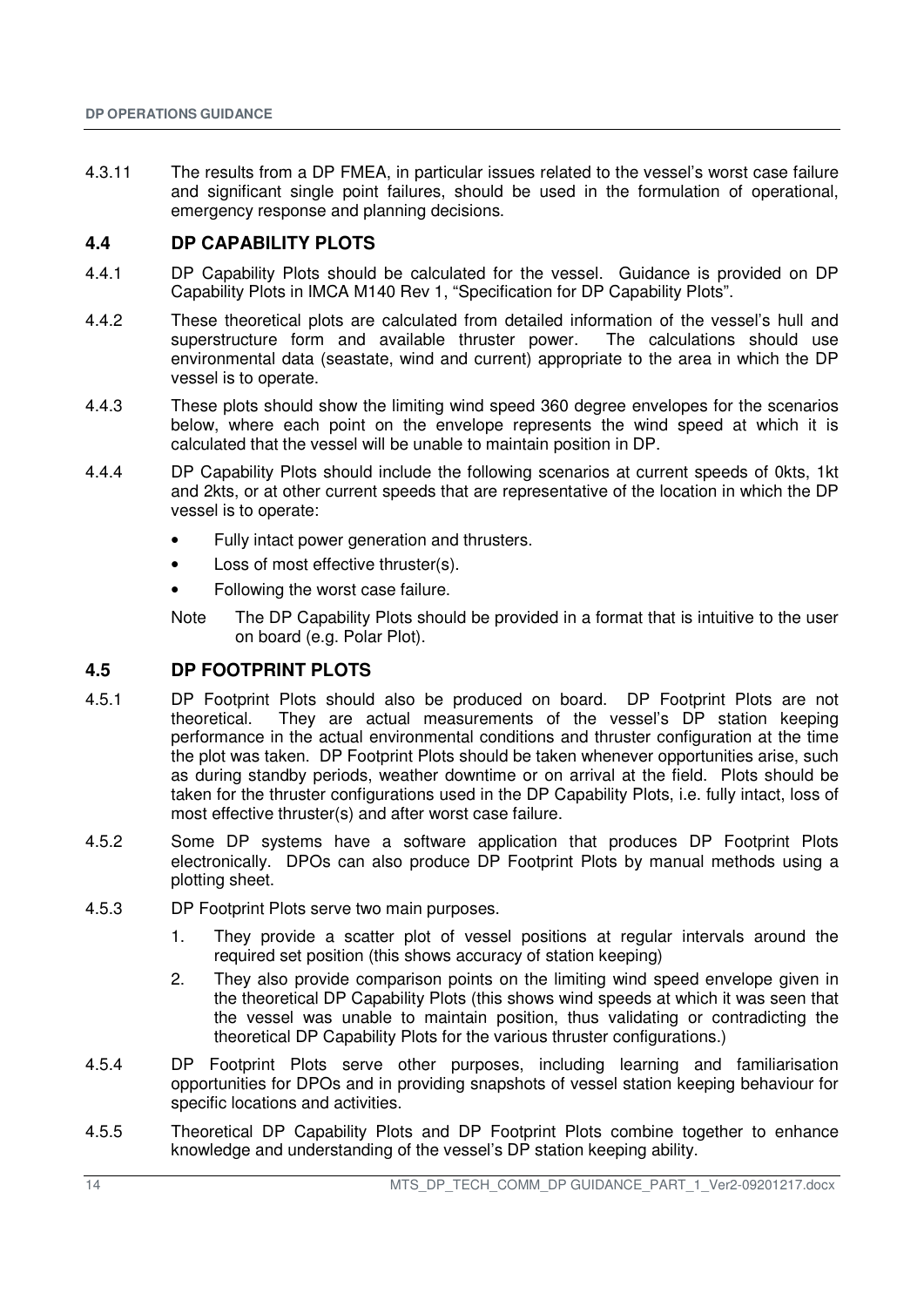- Note DP Footprint Plots originated in harsh weather regions, such as in the North Sea. The plots are used to gain a better understanding of the vessel's actual station keeping performance and limitations in intact and, in various degraded thruster configurations, including worst case failure, whilst the vessel is being subjected to real environmental forces.
- 4.5.6 It is acknowledged that DP Footprint plots may be of less relevance to DP MODUs.

### **4.6 POSITION REFERENCE SYSTEMS AND SENSORS**

- 4.6.1 The DP vessel should be equipped with suitable position reference and sensors in accordance with the vessel's DP class notation and operational requirements. Position reference systems should be selected with due consideration to operational requirements, both with regard to restrictions caused by the manner of deployment and expected performance in working situations.
- 4.6.2 Position reference systems comprise absolute and relative systems. An absolute system gives vessel geographical position. A relative system gives vessel position in relation to a non-fixed reference. A relative system can be used as an absolute system if installed on a point that is a fixed geographical position. And, an acoustic absolute system can be used as a relative system if attached to a non-fixed asset.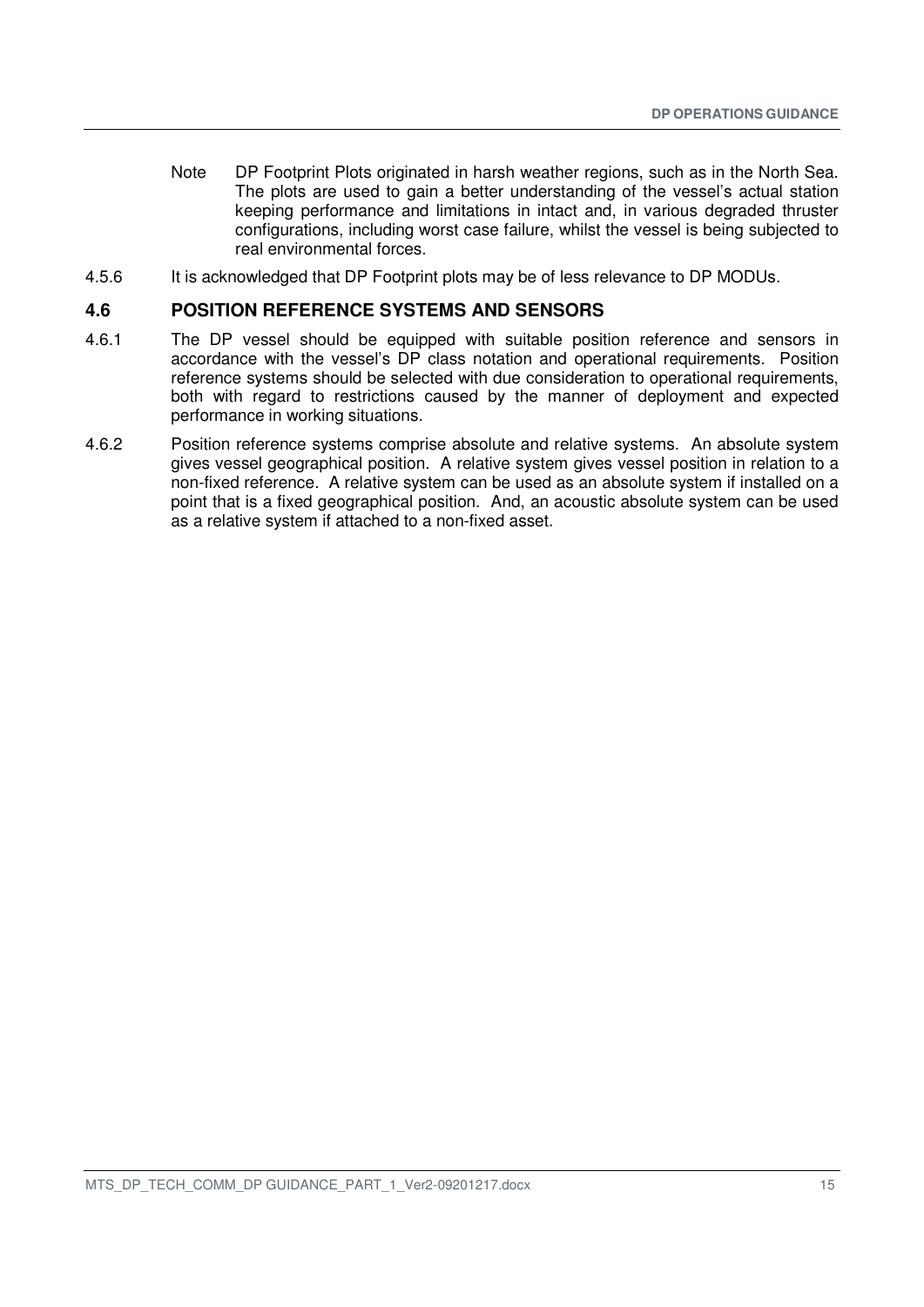4.6.3 The following are the most common position reference systems in use.

| Absolute | DGNSS (DGPS and GLONASS)                                            |  |
|----------|---------------------------------------------------------------------|--|
| Relative | Acoustic (USBL, SBL, LBL)<br>Taut wire<br>See Note<br>Artemis       |  |
|          | Laser (Fanbeam, Cyscan)<br>Radar (RADius, RadaScan)<br><b>DARPS</b> |  |

- Note Class rules give minimum requirements for the number of position references. Where operational uptime is one of the key success factors the benefit gained by consciously exceeding the minimum requirements are to be evaluated. Other benefits of exceeding minimum requirements include greater redundancy and improved station keeping performance.
- Caution Additional position reference systems should be based on different principles. It is generally not recommended to use multiple (>2) satellite based systems in conjunction with other positions reference systems as this may result in skewed weighting in favor of multiple satellite systems.
- Note It could be debated that Taut Wire and Acoustic position reference systems are relative position reference systems. For purposes of this document, absolute indicates that this position reference sensor is independent of another fixed or floating offshore structure.

## **4.7 RECOMMENDED DP CONTROL MODES FOR DP ACTIVITIES**

- 4.7.1 The DP vessel should be equipped with suitable DP modes and features with due consideration to operational requirements, both with regard to restrictions caused by the activity and performance criteria required to execute the activity safely and successfully.
- 4.7.2 The following selected DP control modes are relevant to specific DP activities.

Target Follow Enables the DP vessel to follow a moving target and is used, for example, to follow an ROV along a pipeline.

- Heavy Lift Takes account of the effects of the load transfer on the mass of the vessel and the additional lateral force, normally by reducing gain and relaxing the DP controller.
- 4.7.3 **External Force Compensation** Where the measured external force acting on the vessel, which is separate from the environment, is included in the DP calculation and treated as a force feed forward. This mode is used to account for pipe tensions in a pipe layer and hawser tension in a shuttle tanker.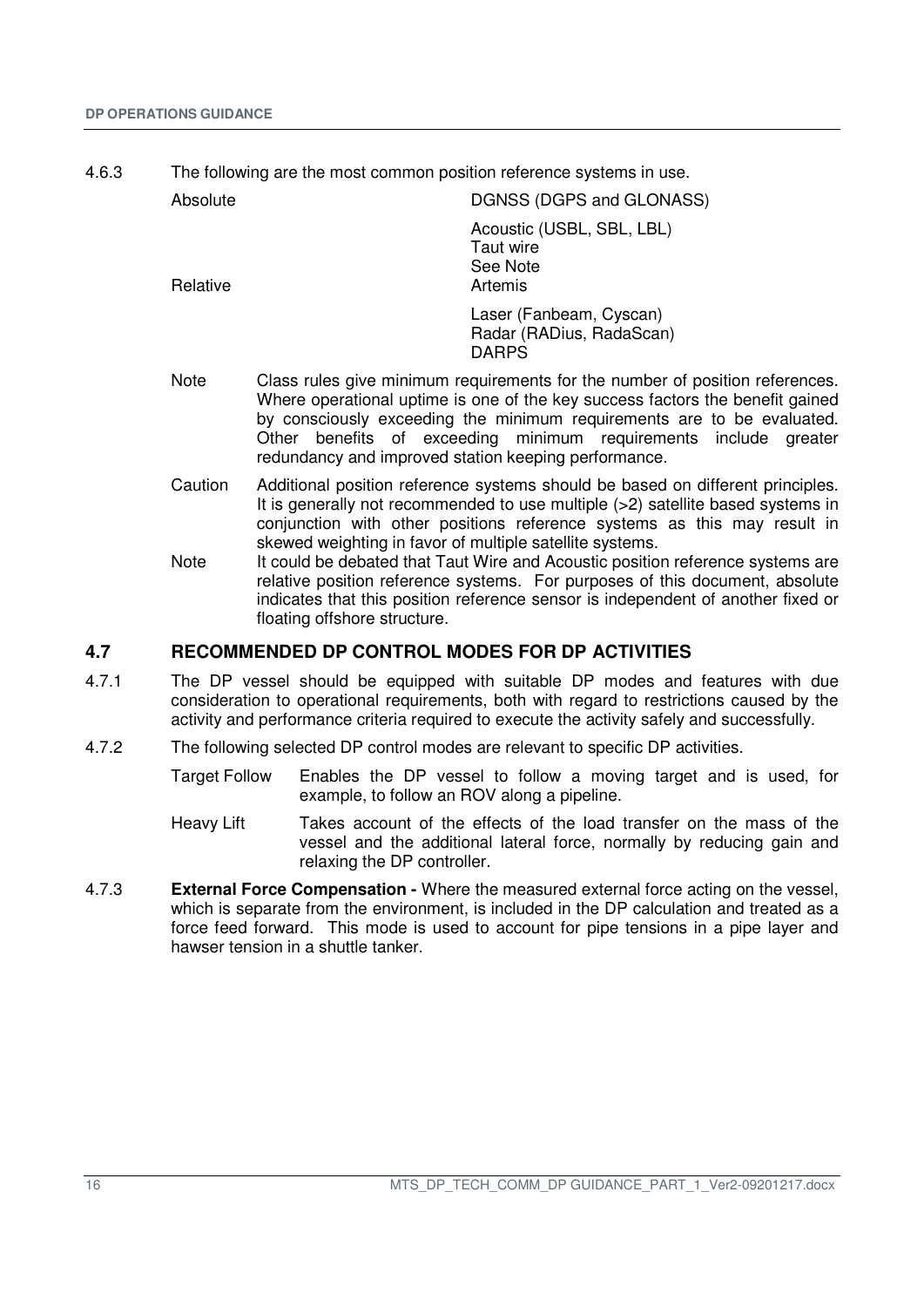- 4.7.4 **Fire Monitor Compensation** Used to compensate for the varying forces exerted on vessel from the fire monitors.
	- Weathervane Enables the DP vessel to rotate with the wind, current and waves around a fixed or moving point called the terminal point. Neither the heading nor the position of the DP vessel is fixed. The heading of the vessel is controlled to point towards the terminal point. The position of the vessel is controlled to follow a circle, called the setpoint circle, around the terminal point. This mode is appropriate for connected shuttle tanker/ FPSO operations.
	- Caution It is not uncommon for the term "weathervane" to be used to denote "minimum thrust", i.e. where the DP control system allows the vessel's heading to rotate to minimize external forces acting on the vessel and thruster requirements. These terms should not be confused.

### **4.8 TRIALS AND CHECKLISTS**

- 4.8.1 A range of trials and checklists is to be provided for each DP vessel and implemented as a verification that the vessel's DP system complies with and, is operated in accordance with, applicable standards and guidelines. This verification process should confirm the failure modes and their effects on the systems and equipment analysed in the DP FMEA document (to include the Worst Case Failure) and the vessel's station keeping ability following its Worst Case Failure. Owners/ operators should refer to the following list of trials and checklists when developing an appropriate regime for their own DP vessels. The list below is a typical list for a DP dive support vessel.
- 4.8.2 DP FMEA Proving Trials: A series of tests used to prove expected effects of failure modes found in the FMEA desktop analysis. These tests should also include the testing of interfaces between different vendor systems and equipment. These tests should be conducted immediately following launching of a new build vessel and following modifications, additions, upgrades repairs.
- 4.8.3 Endurance Trials:- (new build/ system modifications class requirement): To prove the operation of the DP system under load conditions for at least 4 hours without significant alarms of the DP system.
- 4.8.4 Annual DP Trials:- A series of tests of fault and failure conditions relevant to the DP System. The tests should be designed to prove system redundancy, as defined in the DP FMEA, system and equipment functionality, to validate repairs and preventive maintenance, and test the operation of protection and detection devices and responses so as to demonstrate that the vessel's DP system remains fit for purpose. Annual DP Trials should be performed at a specific once a year within 3 months of the anniversary of the previous year's trials. Annual DP Trials also provide the opportunities for training of the vessel's crew and enhancement of their knowledge of failure modes and their effects.
	- Note Experience has shown that, owing to heavy operational demands, DP drilling units are not usually able to meet the above criteria for conducting Annual DP Trials at a specific time once a year. This has been recognized by the industry with publication of specific guidance relating to the conduct of Annual DP Trials for DP MODUs. This is given in IMCA M191, "Guidelines for Annual DP Trials for DP Mobile Offshore Drilling Units". The guidance sets out a regime of annual testing that is conducted on an incremental basis throughout the year as opportunities arise but needs to be completed within a twelve month period.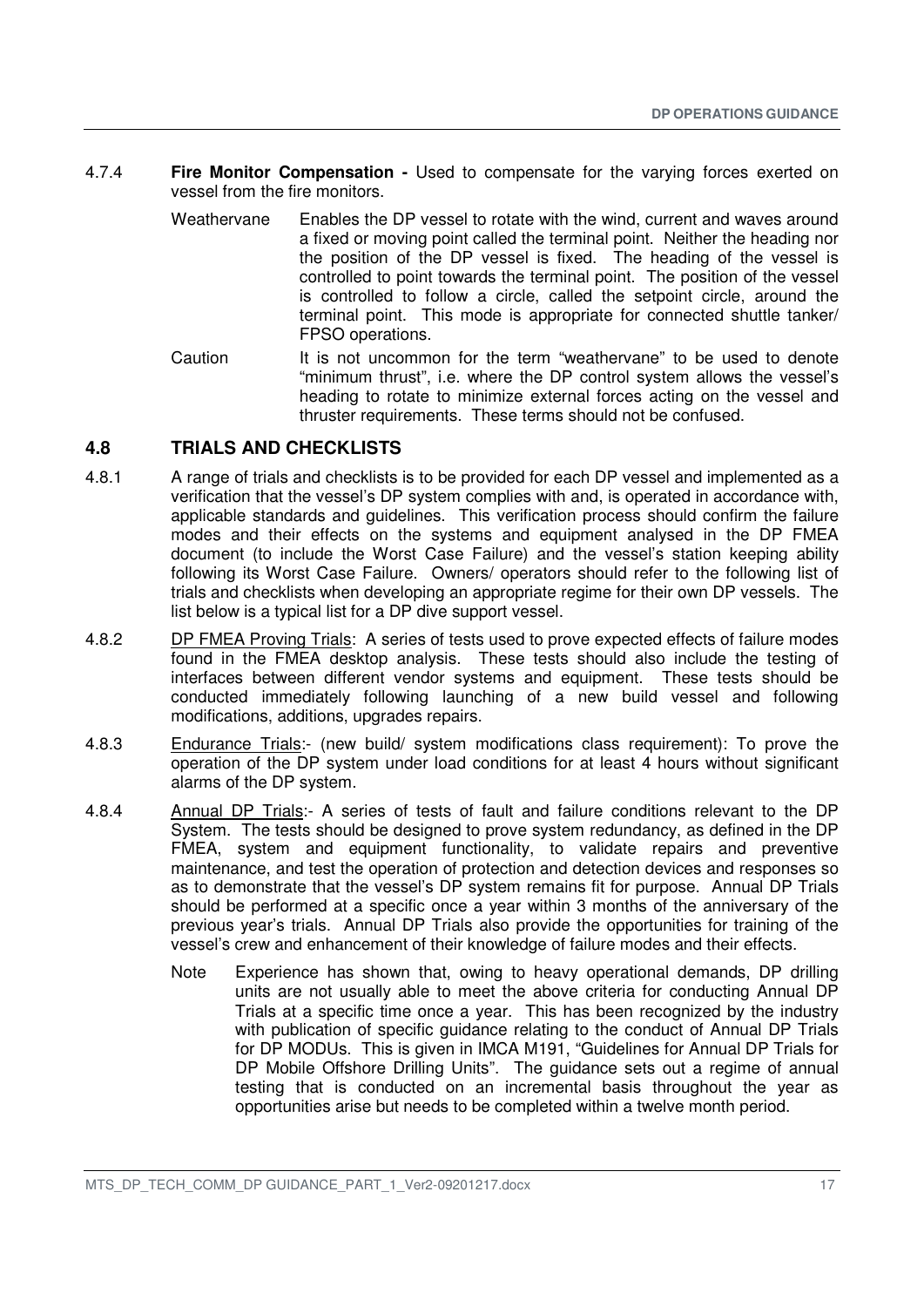- 4.8.5 DP Mobilization Trials: A series of tests to be carried out at the start of a contract, subject to client requirements, to demonstrate redundancy and functional limitations of the DP system.
- 4.8.6 DP Field Arrival Trials: A series of checks and tests that confirm satisfactory performance of the DP system and verify the set up mode of operation and DP functions.
- 4.8.7 DP Location Set Up Checklist: A series of checks to demonstrate that the vessel is properly set up for the location, in particular the satisfactory performance of the position reference systems.
- 4.8.8 Pre-Dive Checklist:- A series of checks performed prior to commencing diving operations. Main and back up communication tests should be included in this process.
- 4.8.9 ECR Checklists:- A series of checks and tests that verify that the vessel's set up and configuration of systems and equipment meet the requirements of the necessary mode of operation as determined by the Critical Activity Mode of Operation (CAMO) and the DP Class or the Task Appropriate Mode (TAM).
- 4.8.10 500m Checks:-A series of checks and tests performed before entering the 500m zone of an asset in which set up mode and functions are verified and confirmed. Approval is then obtained to operate in close proximity to the asset. Main and back up communication tests should be included in this process.
- 4.8.11 Watch Status/ 6 Hour Checklist:- A series of checks and tests performed by the DPOs to verify and confirm the set up of the DP system prior to taking over the DP watch.
- 4.8.12 Post DP Incident Trials:- Tests performed to ensure that the corrective/ repair measures taken following a DP incident have properly addressed the causes of the incident and that the vessel's DP system is in a safe and operable condition.
- 4.8.13 Post DP Modification Trials:- A series of checks and tests that are used to determine the effects of modifications and/ or additions on the DP system and the vessel's subsequent station keeping performance.
	- Note The nomenclature used for the trials and checklists listed above is based on the guideline document, IMCA M112, :"Guidelines for Auditing Vessels with DP Systems". It is recognized that these trials and checklists could be given other titles.

## **4.9 DP OPERATIONS MANUALS**

- 4.9.1 A vessel specific DP Operations Manual should be prepared for each DP vessel.
- 4.9.2 The vessel specific DP Operations Manual is the most important operational document in the list of required documents. The requirement for a manual has its origins in IMO MSC/Circ 645 (1994) "Guidelines for Vessels with Dynamic Positioning Systems".
- 4.9.3 The IMO Guidelines require a series of checklists, test procedures and DP operating instructions to be incorporated into one manual.
- 4.9.4 Each Classification Society has its own specific requirements for a DP Operations Manual, each with different requirements for content.
- 4.9.5 The recommendations set out below address areas that are not necessarily required by class. They are based on current industry practices.
- 4.9.6 The manual should contain sufficiently detailed instruction and guidance to enable the vessel to be operated safely in DP and safely execute its intended activities. This will include a clear statement on the DP philosophy for the vessel, the organisation,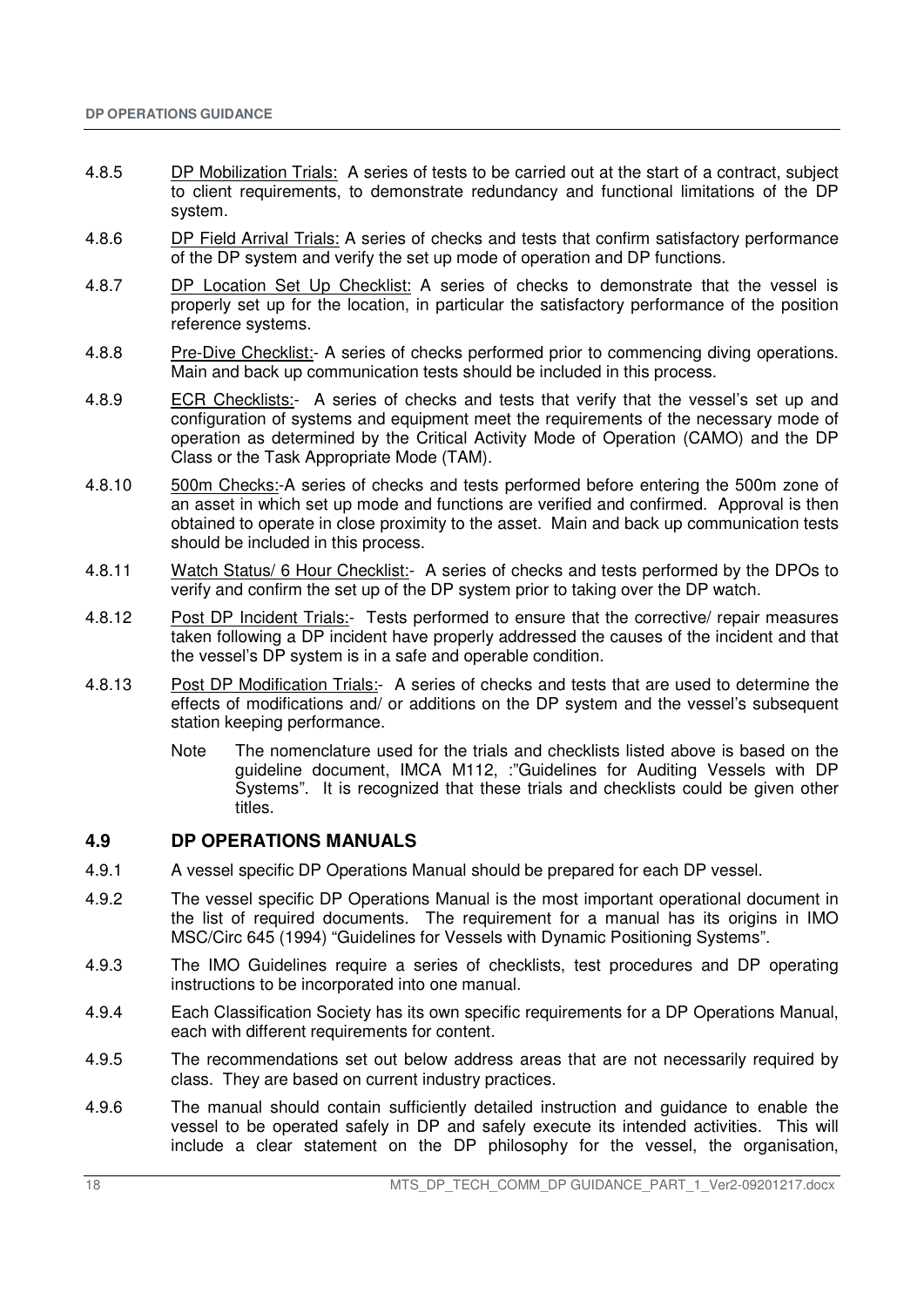responsibilities and roles of key DP personnel, training and competency, watchkeeping and manning, vessel technical data and layout, vessel DP capabilities, operating limits, operating modes, the planning and preparation of DP operations, DP operating procedures, emergency procedures, DP incident handling and alert systems and vessel specific trials and checklists that apply uniquely to the vessel.

- 4.9.7 The manual should specifically address operational interfaces between different vendor systems and equipment to ensure that they are configured and operated properly. This should include interfaces between systems and equipment that are not part of the DP system but which may affect the DP system, such as Emergency Disconnect Systems (EDS) on MODUs, tensioner systems on Pipelay vessels, etc.
- 4.9.8 The vessel specific manual may also contain generic content, such as company policies, procedures and standing orders.
- 4.9.9 The manual should represent the way the vessel is operated in DP. For complicated power systems and/ or thruster configurations, it may be useful provide the operator with a thruster and generator operating strategy (TAGOS) to assist in the decision on what generators and thrusters to use for different circumstances and different equipment availabilities.
- 4.9.10 Guidance on the contents of vessel specific DP Operations Manuals is provided in the following IMCA guidelines, M103, M109, M117 (contingency training) and in class society DP rules.

## **4.10 ACTIVITY OPERATIONAL PLANNING**

- 4.10.1 In recognizing that exposure to risks manifests itself during vessel operations it is recommended that activities performed by DP vessels should be subject to planning and preparation. In planning and preparing for the activities the following should be considered and, where appropriate, documented:
	- Configuration for the Critical Activity Mode of Operation (CAMO) or, where appropriate, the Task Appropriate Mode (TAM).
	- Preparation of the Activity Specific Operating Guidelines (ASOG), including onboard discussion with all relevant stakeholders as part of the pre-project execution/ activity.
	- Discussion to be included in pre-project execution readiness checklist.
	- Capabilities of the vessel, both intact and residual capability, following Worst Case Failure (WCF).
	- Limitations imposed by water depth.
	- Consequences of a loss of position and/ or heading.
	- Limitations imposed upon operations by residual capability.
	- SIMOPS and marine vessel interaction and consequences arising from change of status (Green to Blue, Yellow or Red).
	- The activity being performed and the necessary time to terminate to bring vessel to a safe position upon the onset of failure.
- 4.10.2 Activities should include day to day operations, any specific operation relevant to the design of the vessel, as well as any unique operations the vessel is called upon to perform.
- 4.10.3 Appropriate measures should be in place to clearly identify critical tasks/ operational phases of the activity and to ensure that the vessel is set up in Critical Activity Mode of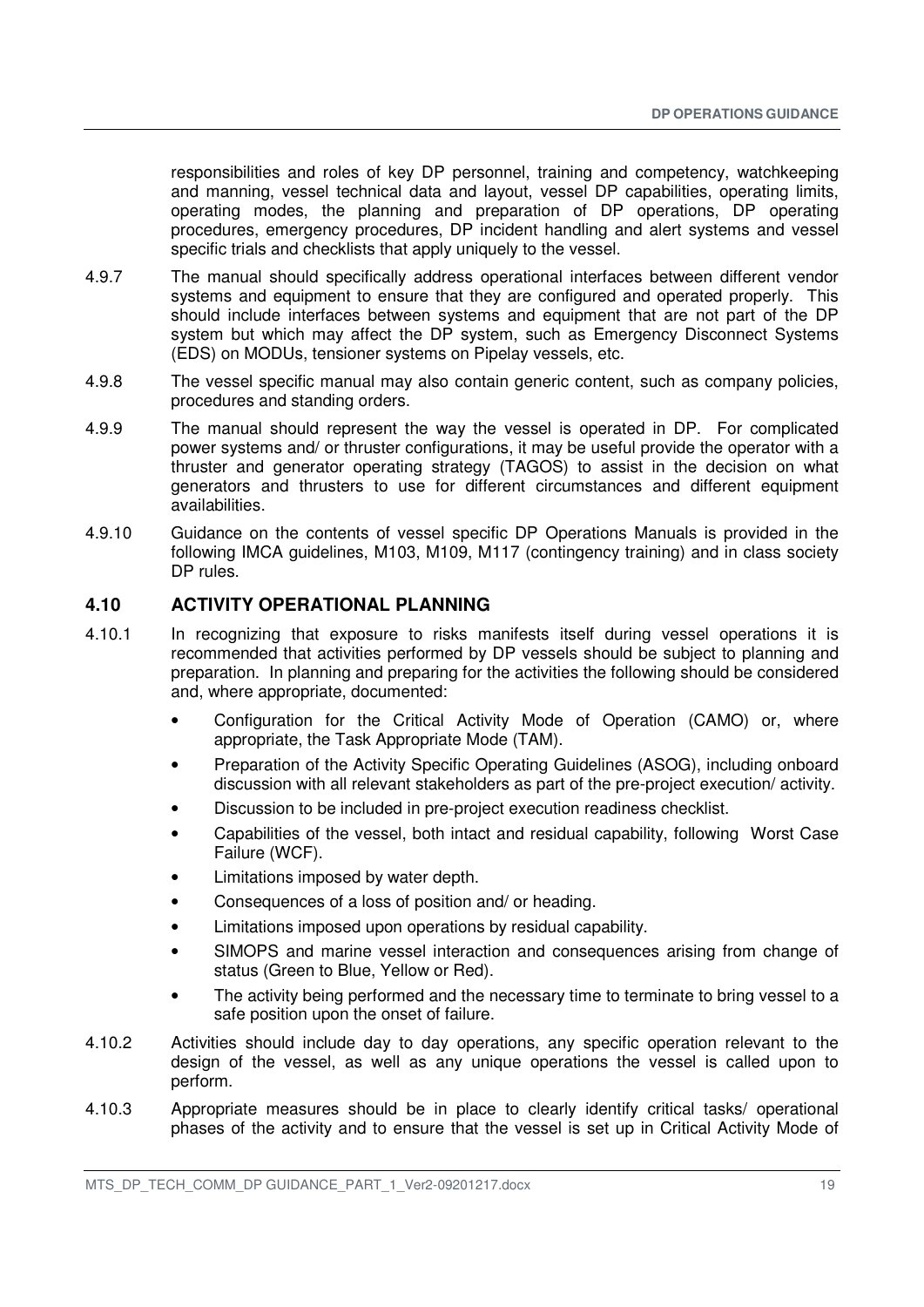Operation and operating within post WCF capability. Where a decision has been made to operate in a TAM a separate ASOG covering TAM should be produced.

- Note The ASOG should be developed by extracting all the relevant information from detailed technical review of the vessel's DP FMEA, operational manuals and project specific procedures. The ASOG should be validated on board.
- 4.10.4 On a DP MODU, ASOGs are known as WSOGs. Some owners refer to it as WSOC (Well Specific Operating Criteria)

### **4.11 COMMUNICATIONS**

- 4.11.1 The vessel should be equipped with the appropriate primary and secondary equipment needed to communicate between all parties (stakeholders) whilst carrying out the intended task.
- 4.11.2 Effective internal and external communications is a key tool to manage risk.
- 4.11.3 Communications in this context include voice, visual (lights/ displays) and audible means (alarms). Means of communication are not limited to the above but include integrated IT systems using wireless network technology that combine communications with other features, including AIS and DGNSS.
- 4.11.4 Operational specific visual and voice communications should ensure that the pertinent information flows between the key operating points as well as to and from assets and/ or other vessels that might be affected by the operation being carried out.
- 4.11.5 These operating points may be onboard the vessel as well as on other facilities involved with the activity. Communication protocols are to be set up to provide pertinent information regarding intent, current status of planned as well as unexpected events during the execution of the activity.
- 4.11.6 Continuity of communications during foreseeable emergency situations should be taken into account.
- 4.11.7 Communications should be taken into account when detailing the roles and responsibilities of key personnel during the planning stages for the intended task, ensuring that a common working language and terminology is used at all times.
- 4.11.8 Guidance on communications is provided in M103, M182 and M205.
	- Note The importance of communication to be emphasized by incorporating into the ASOG.

## **4.12 DP PLANNED MAINTENANCE**

- 4.12.1 DP vessels should have a structured planned maintenance system that specifically addresses maintenance of the vessel's DP system, equipment and support systems. Relevant guidance is given in IMCA M109.
- 4.12.2 Planned maintenance should address all equipment that has an impact on the vessel's station keeping capabilities. This should include indirect components such as generator circuit breakers, bus tie breakers, etc. Maintenance should include regular cleaning, calibration, and testing of equipment as outlined in manufacturer's recommendations and industry guidelines.
- 4.12.3 Records of planned and unplanned maintenance should be kept in an auditable format, either hard copy or appropriate electronic format. These records should include vendor service records as well as maintenance performed by vessel personnel. These records should be kept on board for the period specified by the owner/ operator.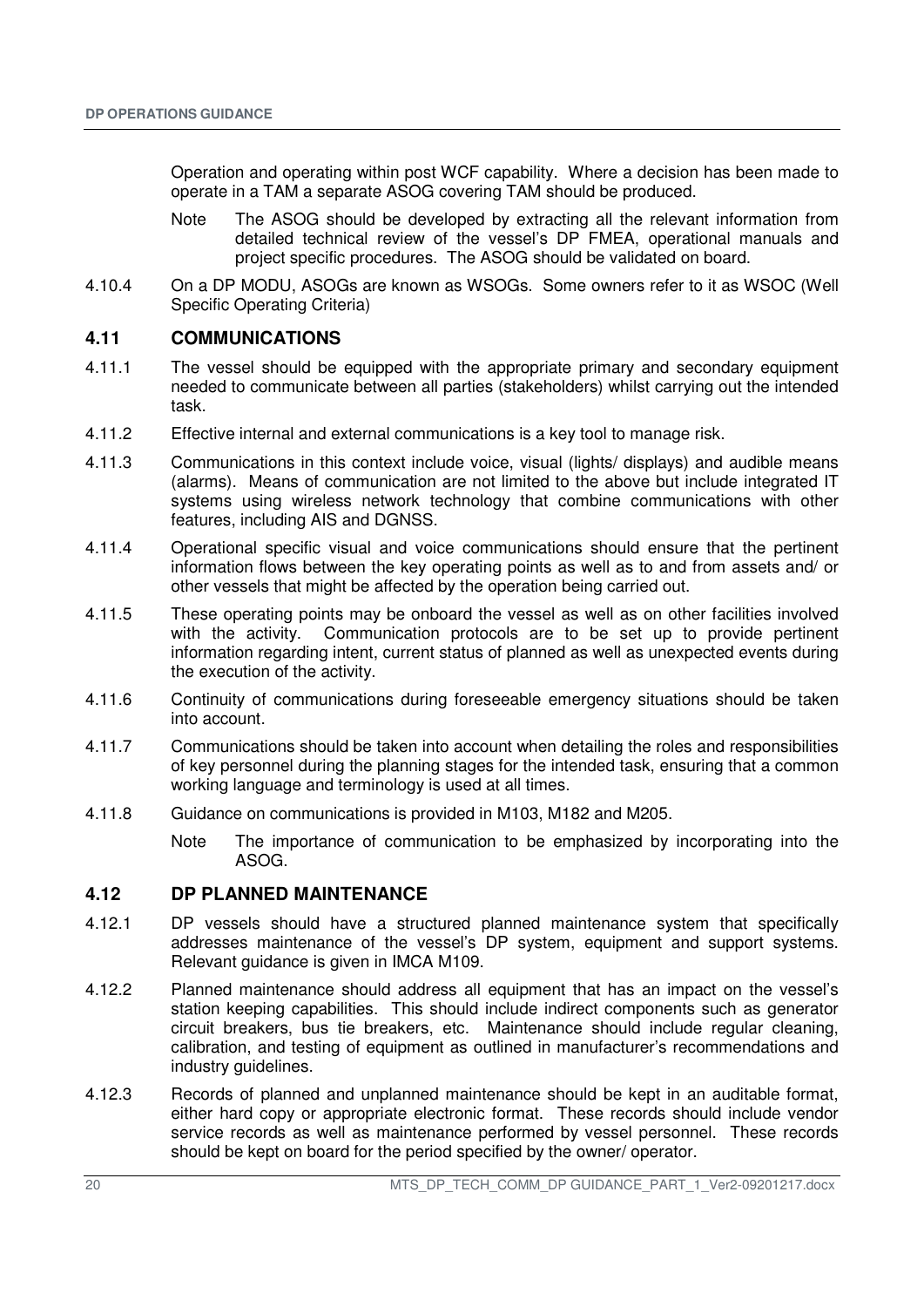- 4.12.4 A minimum number of required critical DP spares should be maintained on board. The critical spare inventory should be monitored via a formal inventory program that is closely linked to the planned maintenance system. This should assist in getting back to normal operating condition after equipment failure or DP incident.
	- Note The client's due diligence process is usually the main driver in the critical path to return to normal operating condition. Typically, this also involves vendor support as well as the client's DP consultant.
	- Note Maintenance on DP related equipment whilst conducting DP operations should be controlled by a documented permit to work system and should always take into consideration the potential alteration of failure modes and increased criticality of failure consequences on DP capabilities and/ or redundancy.

## **4.13 DP INCIDENTS**

- 4.13.1 DP vessels should be provided with and operate appropriate DP incident reporting, investigation and closing out procedures. This should be in accordance with vessel owner or operators' and, if applicable, clients' processes. Documented records should be kept and be capable of auditing.
- 4.13.2 Where CAMO, TAM and ASOG are used as tools to manage DP operations a suggested approach is that, apart from the exceptions in the notes below, any reactive change of DP status from GREEN to YELLOW or RED should be regarded as a DP incident, and should be reported, recorded and investigated.
	- Note A change of status triggered by prearranged agreement between the Master, and senior onboard decision makers, allowing the vessel to exceed environmental limits should not be regarded as a DP incident.
	- Note An operator initiated change of status as a result of a conscious decision based on risk analysis of the circumstances where the trigger points have not been reached should not be regarded as a DP incident.
- 4.13.3 It is recommended that reactive YELLOW and RED DP incidents are investigated as soon as practicable after the DP incident and, where relevant, trials are carried out as part of the investigation process.

The purpose of the investigation and the trials should be:

- to assist in identifying the root causes of the incident
- to verify and validate that measures to address the root cause are effective
- to validate that effective measures have not introduced any additional potential to cause failures (both hidden and apparent)
- 4.13.4 In the event of the occurrence of a DP incident relating to the vessel's configuration as described in the DP FMEA and other documents, it is suggested that the FMEA provider is involved in the incident investigation. This will facilitate lessons learnt to be implemented into the DP FMEA and proving trials program.
- 4.13.5 Owners/ operators of DP vessels are encouraged to share lessons learned from DP incidents with the wider DP community. DP systems and equipment vendors are also encouraged to do likewise and to share information on unexpected faults, features and failures that are identified in operation. IMCA's station keeping incident reporting scheme provides a suitable channel for disseminating relevant information throughout the DP sector.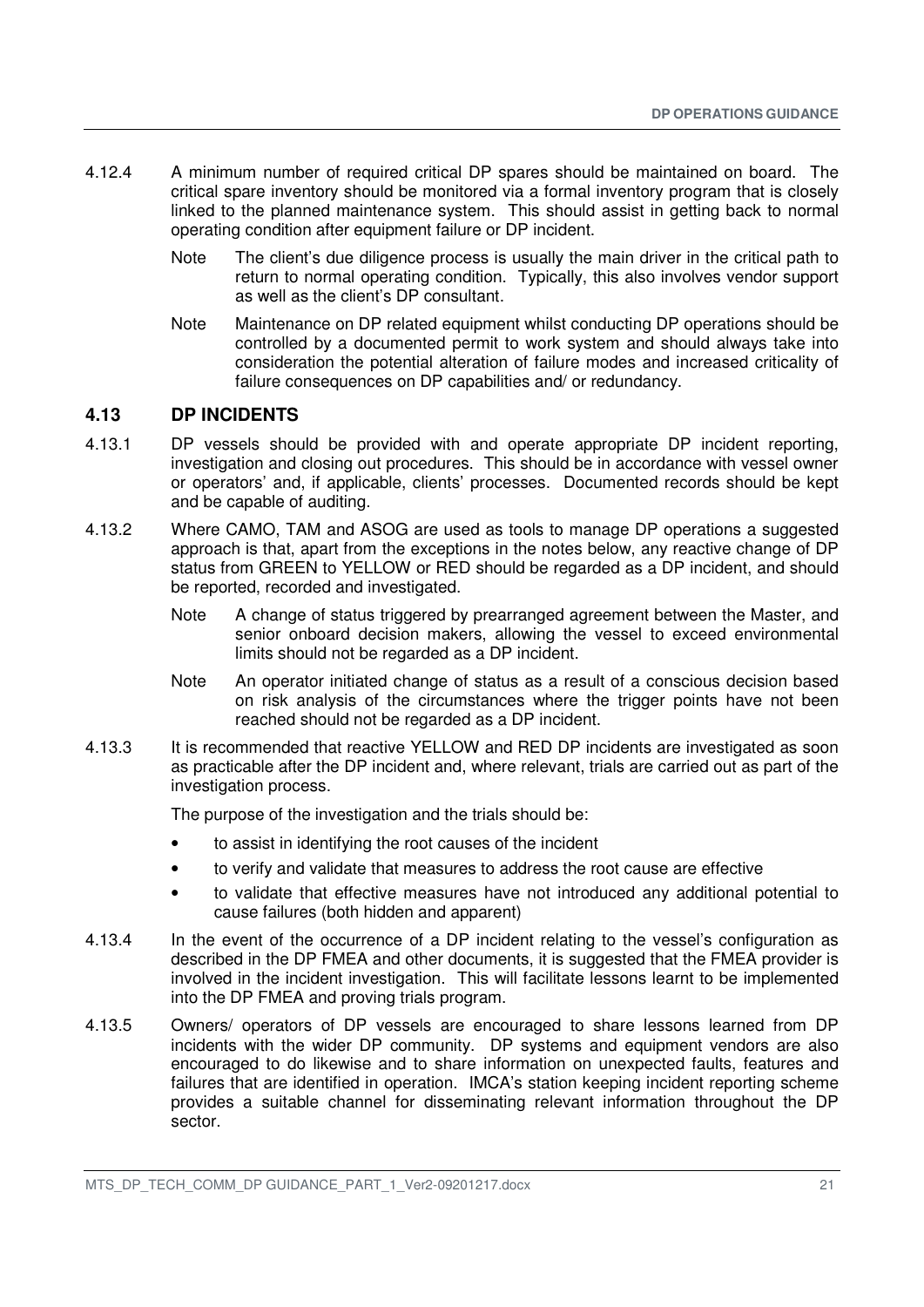## **4.14 REPORTING AND RECORD KEEPING**

- 4.14.1 Owners or operators of DP vessels should have an effective reporting and record keeping system.
- 4.14.2 There should be a clear line of reporting DP related items onboard the DP vessel and between each department and this should involve key DP personnel. There should also be a clear line of reporting between the DP vessel and the company's shoreside management. DP related records should be maintained onboard and, where appropriate, at the company's premises.
- 4.14.3 The documents and records contained in table A, Section 3.2, should be accessible to key DP personnel and to other interested parties.
- 4.14.4 DP vessels, on occasion, carry out activities which may be unique to project requirements. Records of these activities including pertinent information from Hazards and Risk Identification (HIRAs) should be made and kept onboard for future reference, both for training and familiarisation processes as well as for reference in case of similar project requirements in the future.

## **4.15 COMPETENCE**

- 4.15.1 **Definition** Competence is the acquisition of knowledge, skills and abilities at a level of expertise sufficient to be able to perform in an appropriate work setting.
- 4.15.2 DP vessel owners/ operators should operate a structured competence assurance program that is applied to all key DP personnel with special focus on ensuring vessel and task specific competence.

Guidance is provided in M103, M117 (IMO738)

- 4.15.3 Vessel specific competency should, as a minimum, be demonstrated in the following areas:
	- Operational modes
	- DP FMEA familiarization
	- DP Operations Manual familiarization
	- Project/ activity requirements
	- Contingency plans, modes and drills

## **4.16 MANNING**

4.16.1 Vessels should comply with the statutory requirements for safe manning. Additionally, for DP operations, manning should be in accordance with the following:

#### **DP Bridge Crew**

| <b>Operation</b>                                                                                                    | Minimum Bridge Crew per shift                                                                                            | <b>Minimum Experience</b>                                                                                                                                                                                                                               |
|---------------------------------------------------------------------------------------------------------------------|--------------------------------------------------------------------------------------------------------------------------|---------------------------------------------------------------------------------------------------------------------------------------------------------------------------------------------------------------------------------------------------------|
| When undertaking critical<br>activities in proximity to<br>surface or sub surface<br>structures<br>See Note 1 below | 2 unlimited DPOs on the bridge<br>capable of operating the vessel<br>both in DP and manual control.<br>See Note 2 below. | Unlimited DPO with a<br>minimum of 3 years<br>experience on a vessel<br>engaged in similar operations,<br>at least 6 months of which<br>should have been on the<br>subject or sister vessel.<br>Experience level should be<br>documented and auditable. |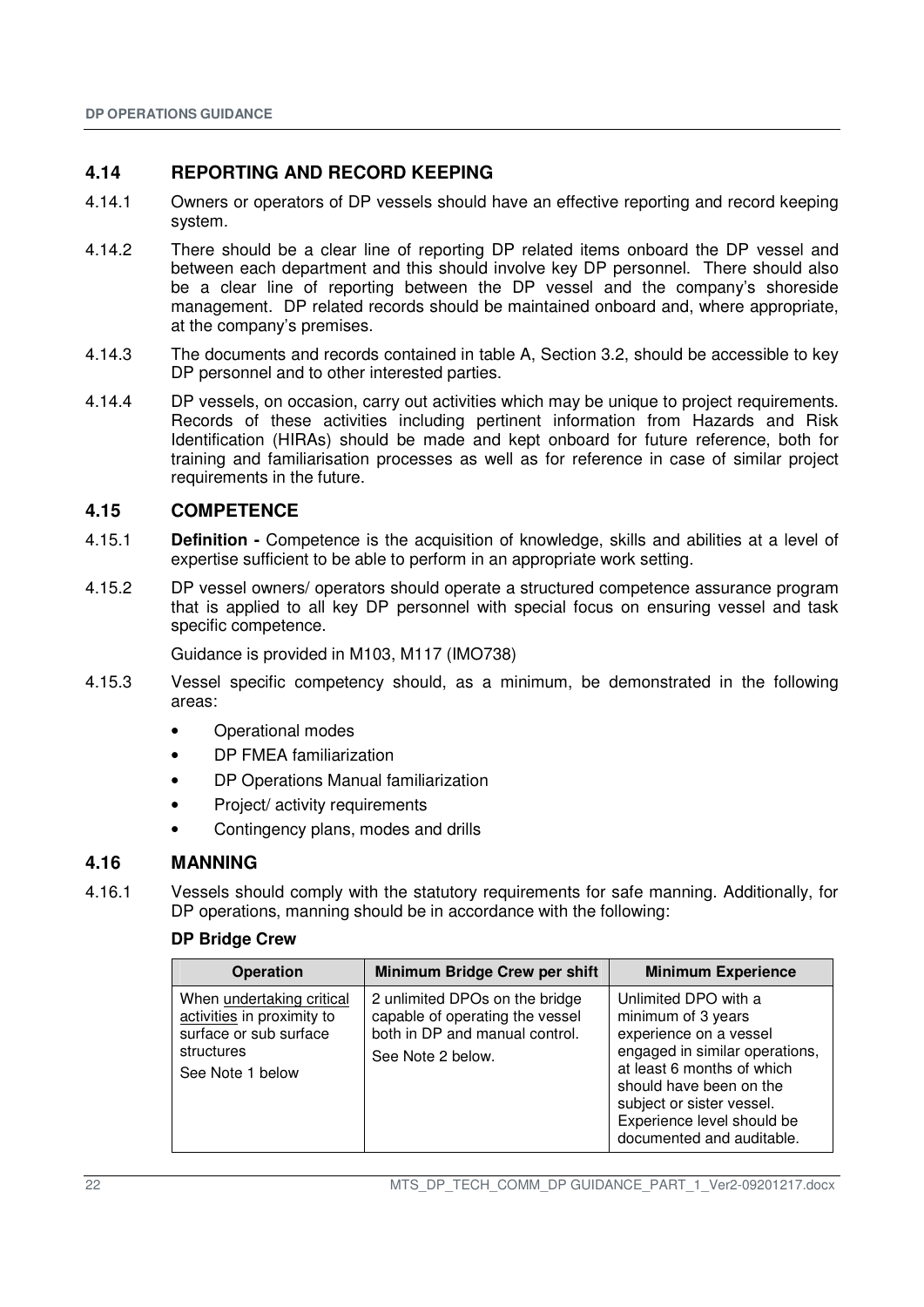|        |                                                                                                                                                                                                                                                                                                                          |                                                                                                                                                                                                                                                                                                                                                                                                                                                             |                                                                                                                                                                                                                                                                                                                                                         | See Note 3 below |
|--------|--------------------------------------------------------------------------------------------------------------------------------------------------------------------------------------------------------------------------------------------------------------------------------------------------------------------------|-------------------------------------------------------------------------------------------------------------------------------------------------------------------------------------------------------------------------------------------------------------------------------------------------------------------------------------------------------------------------------------------------------------------------------------------------------------|---------------------------------------------------------------------------------------------------------------------------------------------------------------------------------------------------------------------------------------------------------------------------------------------------------------------------------------------------------|------------------|
|        |                                                                                                                                                                                                                                                                                                                          | Note 1 Critical activities are those activities where the consequences of equipment failure or<br>loss of position are greater than under normal operating circumstances. For example,<br>critical activities on a DP dive support vessel would include those occasions where the<br>Time to Terminate is long, such as when the diver is inside a welding habitat or where<br>the diver's worksite is inside the conductor tubes at a production facility. |                                                                                                                                                                                                                                                                                                                                                         |                  |
|        |                                                                                                                                                                                                                                                                                                                          | meeting the manning requirements.                                                                                                                                                                                                                                                                                                                                                                                                                           | Note 2 The Master should not be considered as one of the required unlimited DPOs for                                                                                                                                                                                                                                                                    |                  |
|        |                                                                                                                                                                                                                                                                                                                          | experience levels.                                                                                                                                                                                                                                                                                                                                                                                                                                          | Note 3 It is recognized that in practice, given the near term market conditions owners/<br>operators will be challenged to meet the recommended level of experience for DPOs.<br>Owners/ operators should recognize the associated risk from inexperienced personnel<br>and have plans in place to address them while striving to reach the recommended |                  |
| 4.16.2 | <b>Engineers</b> - There should be sufficient licensed engineers on board for all expected<br>operations.                                                                                                                                                                                                                |                                                                                                                                                                                                                                                                                                                                                                                                                                                             |                                                                                                                                                                                                                                                                                                                                                         |                  |
| 4.16.3 | At least one licensed engineer should be available at all times, should be on watch during<br>critical activities and should have at least 6 months experience on similar equipment and<br>operations.                                                                                                                   |                                                                                                                                                                                                                                                                                                                                                                                                                                                             |                                                                                                                                                                                                                                                                                                                                                         |                  |
| 4.16.4 | The engineer should be fully cognisant of DP operations, familiar with the vessel's DP<br>FMEA document and the effects of failures of equipment relating to the position keeping of<br>the vessel.                                                                                                                      |                                                                                                                                                                                                                                                                                                                                                                                                                                                             |                                                                                                                                                                                                                                                                                                                                                         |                  |
| 4.16.5 | In DP 2 or 3 operations, the engineer should be familiar with the general philosophy of<br>redundancy as it relates to split mechanical, electrical and ancillary systems.                                                                                                                                               |                                                                                                                                                                                                                                                                                                                                                                                                                                                             |                                                                                                                                                                                                                                                                                                                                                         |                  |
| 4.16.6 | Electrician/ Electrical Engineer - If required on board, an electrician should have<br>appropriate high voltage training/ certification, if applicable to the vessel. As with vessel<br>engineers, the electrician/ electrical engineer should have at least 6 months experience on<br>similar equipment and operations. |                                                                                                                                                                                                                                                                                                                                                                                                                                                             |                                                                                                                                                                                                                                                                                                                                                         |                  |

4.16.7 The electrician should likewise be fully cognisant of DP operations, familiar with the vessel's DP FMEA document and the effects of failures of equipment relating to the position keeping of the vessel.

> Notes Where the minimum experience requirements cannot be met a risk based approach should be taken to determine the suitability of personnel and any additional support requirements for intended operations.

4.16.8 For low risk operations guidance is provided in IMCA M182. If used, the guidance provided within this document should be validated against the risks.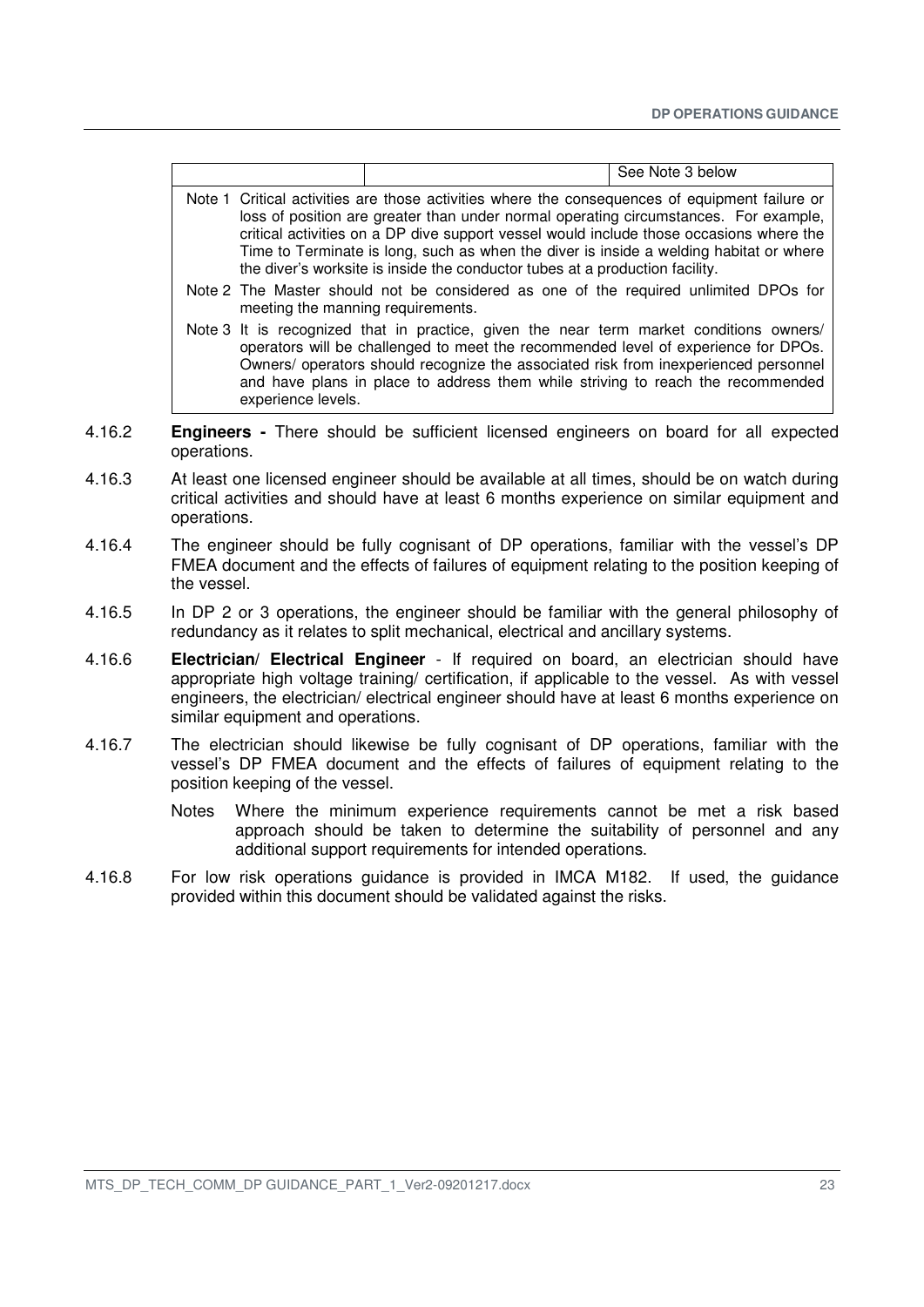## **5 ABBREVIATIONS**

| <b>AIS</b>    | <b>Automatic Identification System</b>                    |
|---------------|-----------------------------------------------------------|
| <b>ASOG</b>   | <b>Activity Specific Operating Guidelines</b>             |
| CAMO          | <b>Critical Activity Mode of Operation</b>                |
| <b>DGNSS</b>  | Differential Global Navigation Satellite System           |
| <b>DGPS</b>   | Differential Global Positioning Satellite system          |
| DP            | <b>Dynamic Positioning</b>                                |
| <b>DPO</b>    | <b>DP</b> Operator                                        |
| <b>ECR</b>    | Engine Control Room                                       |
| <b>ESD</b>    | <b>Emergency Shutdown System</b>                          |
| <b>FMEA</b>   | <b>Failure Modes and Effects Analysis</b>                 |
| <b>FMECA</b>  | <b>Failure Modes and Effects and Criticality Analysis</b> |
| <b>GPS</b>    | Global Positioning (satellite) System                     |
| <b>IMCA</b>   | <b>International Marine Contractors Association</b>       |
| <b>IMO</b>    | International Maritime Organisation                       |
| ΙT            | <b>Information Technology</b>                             |
| <b>LBL</b>    | Long Baseline                                             |
| <b>MTTR</b>   | Mean Time to Repair                                       |
| <b>MRU</b>    | <b>Motion Reference Unit</b>                              |
| <b>SIMOPS</b> | <b>Simultaneous Operations</b>                            |
| <b>SBL</b>    | <b>Short Base Line</b>                                    |
| <b>SSBL</b>   | Super Short Base Line                                     |
| <b>TAGOS</b>  | <b>Thruster and Generator Operating Strategy</b>          |
| <b>TAM</b>    | <b>Task Appropriate Mode</b>                              |
| <b>TTT</b>    | <b>Time to Terminate</b>                                  |
| <b>VRU</b>    | Vertical Reference Unit                                   |
| <b>WSOG</b>   | <b>Well Specific Operating Guidelines</b>                 |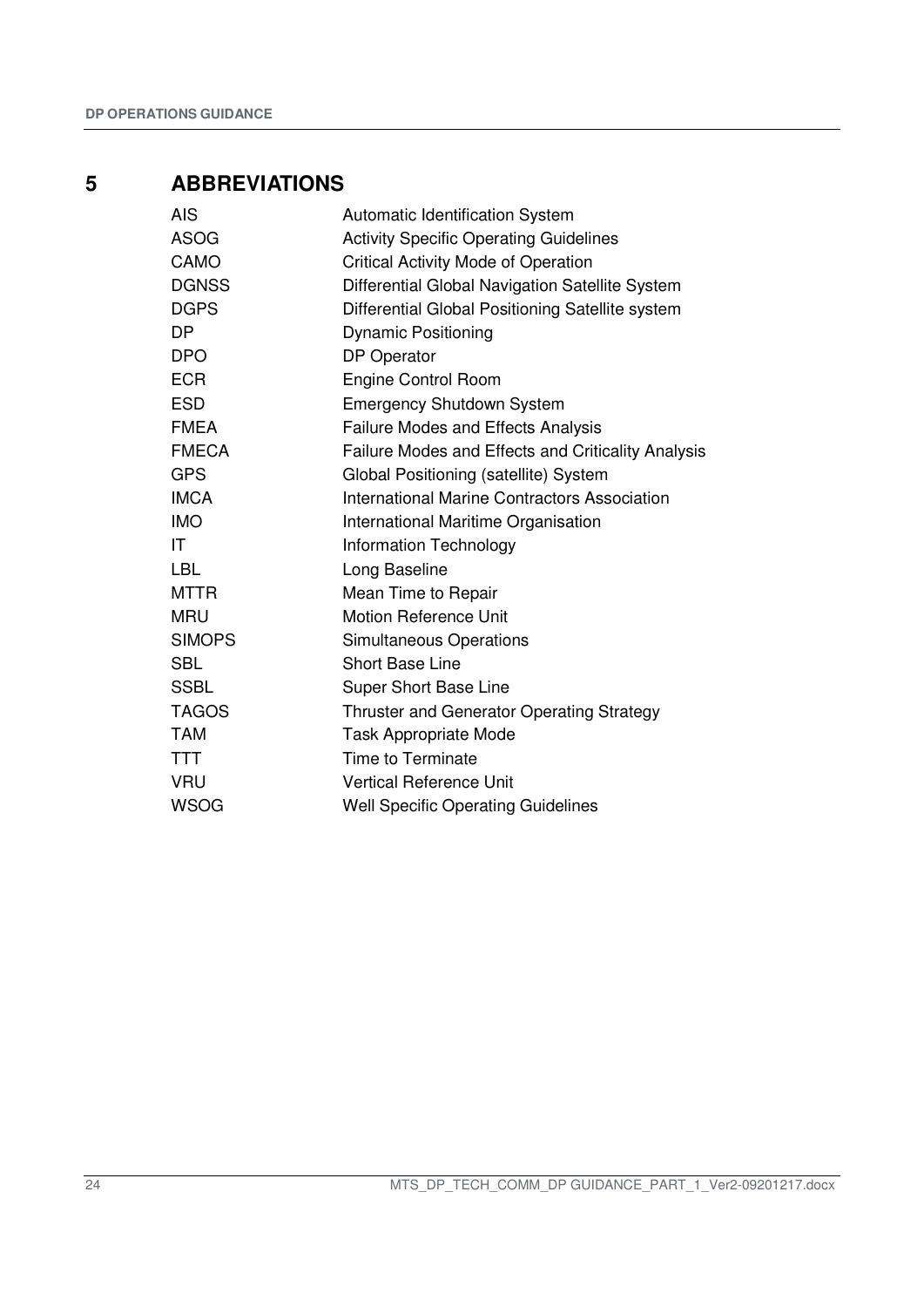# **6 REFERENCE STANDARDS/ GUIDELINES**

| <b>Source</b>         | <b>Title</b>                                                                                                   | <b>Revision No.</b><br>and Date             | <b>DP Operations Content</b>                                                                                                                                       |
|-----------------------|----------------------------------------------------------------------------------------------------------------|---------------------------------------------|--------------------------------------------------------------------------------------------------------------------------------------------------------------------|
| <b>IMO</b>            | Guidelines for Vessels with<br><b>Dynamic Positioning</b><br>Systems                                           | <b>IMO MSC/Circ</b><br>645<br>1994          | Internationally recognized basis for<br>the design, equipment, testing,<br>verification and operation of DP<br>vessels                                             |
| Class                 | <b>Classification Society DP</b><br>Equipment Rules, Survey<br>Rules and associated rules.                     | ABS, DNV,<br>LRS, GL, BV,<br>KR, etc., 2010 | DP equipment, DP operations<br>manuals, DP trials, DP surveys, DP<br>certification and DP class notations                                                          |
| <b>USCG</b>           | Use of Dynamic Positioning<br>(DP) by Offshore Supply<br>Vessels (OSVs) for Oil and<br><b>Hazmat Transfers</b> | USCG D8<br>Policy Letter<br>Ltr-01-2003     | DP classification guidance, DP<br>operating guidance, DP training and<br>certification guidance                                                                    |
| <b>IMCA</b>           | Guidance on Failure Modes<br>and Effects Analysis                                                              | M166<br>2002                                | DP FMEA/FMECA                                                                                                                                                      |
| <b>IMCA</b>           | Methods of Establishing the<br>Safety and Reliability of DP<br>Systems                                         | M04/04<br>2004                              | DP FMEA/FMECA                                                                                                                                                      |
| <b>IMCA</b>           | <b>FMEA Management Guide</b>                                                                                   | M178<br>2005                                | DP FMEA management                                                                                                                                                 |
| <b>IMCA</b>           | Guidelines for the Design<br>and Operation of DP<br><b>Vessels</b>                                             | M <sub>103</sub><br>Rev 1 2007              | Design philosophies, DP FMEA,<br>redundancy, annual DP trials,<br>checklists, DP operations,<br>communications, manuals, manning,<br>training, DP capability plots |
| <b>IMCA</b>           | Standard Report for DP<br><b>Vessels Annual Trials</b>                                                         | M139<br>1997                                | Reporting format for annual DP<br>trials, DP auditor competency                                                                                                    |
| <b>IMCA</b>           | A Guide to DP Related<br>Documentation for DP<br>Vessels                                                       | M109<br>Rev 1, 2004                         | DP operations manual - TOC, DP<br>documentation, vessel operations<br>manual, planned maintenance                                                                  |
| <b>IMCA</b>           | International Guidelines for<br>the Safe Operation of DP<br><b>OSVs</b>                                        | M182<br>Rev 1, 2009                         | DP FMEA, annual DP trials,<br>checklists, manning, DP capability<br>plots, incident reporting and<br>investigation, risk based approach to<br>DP operations        |
| <b>IMO</b>            | Guidelines for Dynamic<br>Positioning (DP) Operator<br>Training                                                | IMO MSC/738<br>Rev 1, 2006                  | Internationally recognized guidance<br>for DPO training and experience                                                                                             |
| <b>IMCA</b>           | The Training and<br>Experience of Key DP<br>Personnel                                                          | M117<br>Rev 1, 2006                         | Training, experience and<br>certification requirements, onboard<br>Familiarisation for key DP personnel                                                            |
| Nautical<br>Institute | The Nautical Institute<br><b>Dynamic Positioning</b><br>Operator's Certificate                                 | January 2010<br>Revision                    | Detailed guidance on the<br>implementation of NI's<br>internationally recognized DPO<br>certification scheme                                                       |